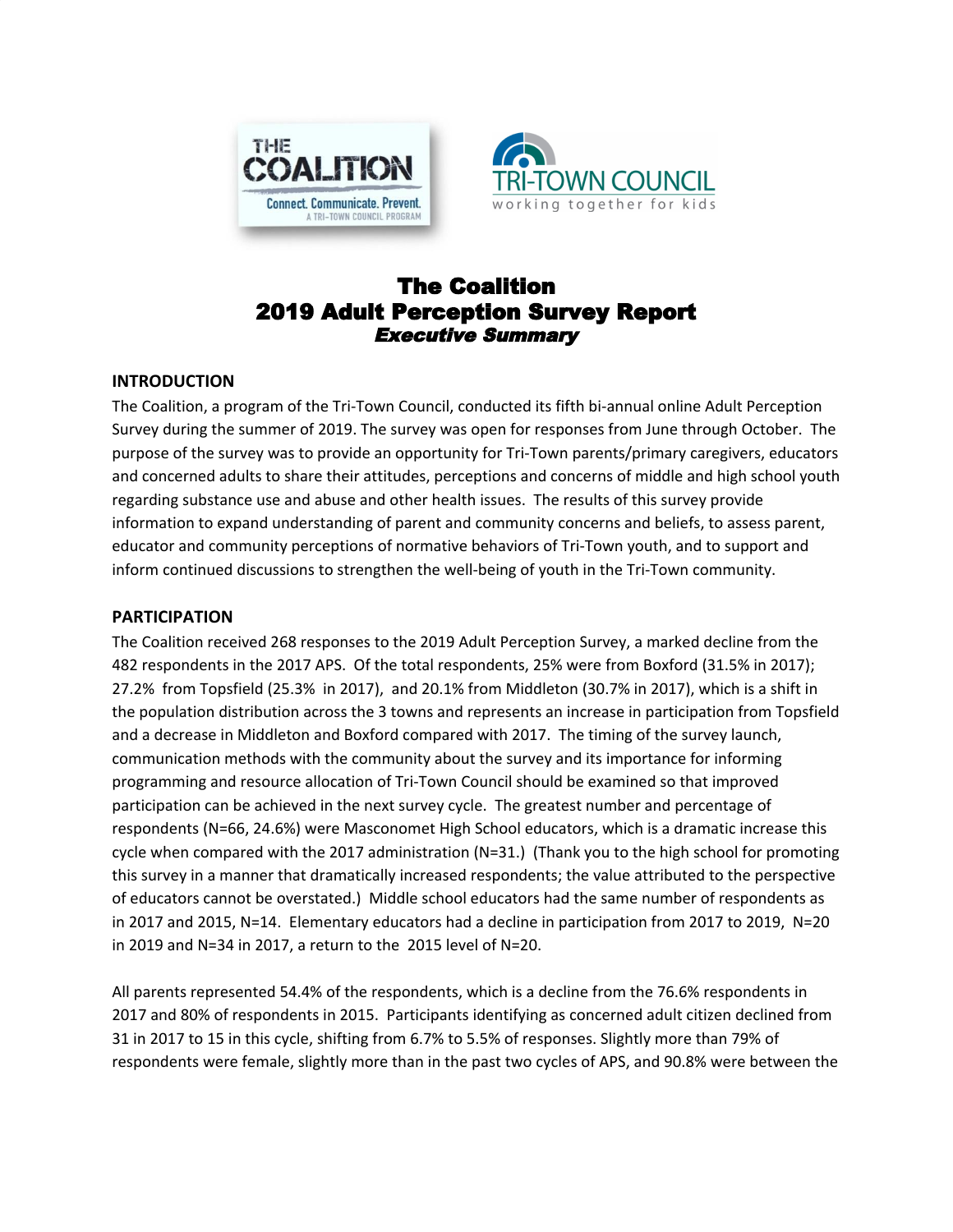ages of 35-54. The table below identifies and compares the number of respondents by role identified for 2019, 2017, 2015, 2013, and 2011 survey cycles.

### **Number of Respondents by Role:**



## **KEY FINDINGS**

## **Common Concerns**

The adults who participated in the survey identified similar concerns for Tri-Town youth. The top concerns were: **MENTAL HEALTH, universally the #1 concern** (185 respondents ranked this area of concern as #1, 2, or 3)**, TECHNOLOGY, SCREEN TIME & SOCIAL MEDIA USE** (134 respondents ranked this as #1, 2, or 3), **SOCIAL ISSUES** (120 respondents ranked this as #1, 2, or 3), **ACADEMIC PRESSURE** (102 respondents ranked this as #1, 2, or 3), **and SUBSTANCE ABUSE, (**98 respondents ranked this area as #1, 2, or 3).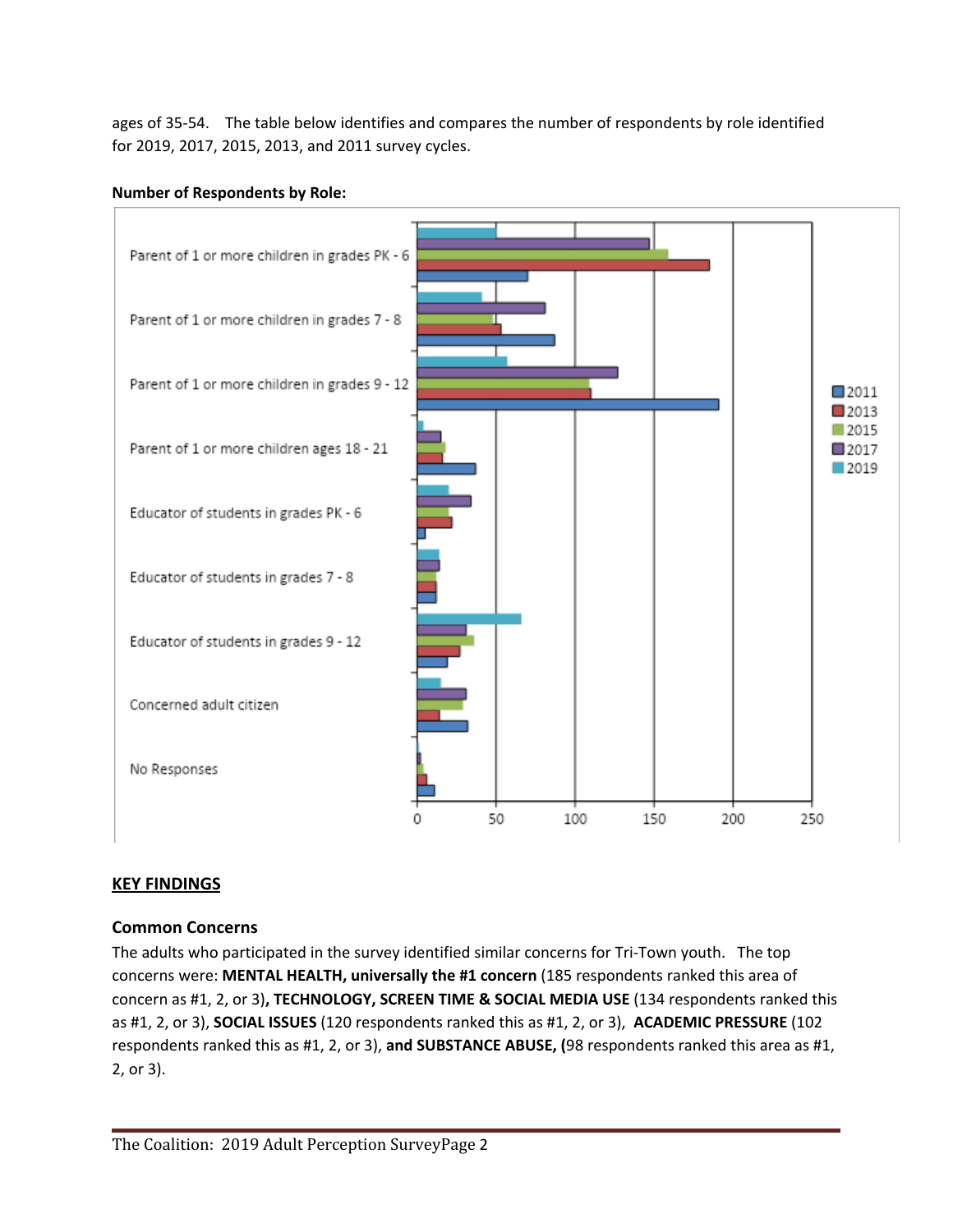In examining the respondents' rankings, this analyst added the number of times a respondent in each constituent group ranked an item as either their #1, 2, or 3 area of concern to reach a combined tally in order to report out on the top areas of concern. For example, *Youth Mental Health* was the concern area every constituent group ranked as #1, and when you also added in the number of times it was chosen as the #2 and #3 area of concern, it continued as the #1 area of concern. Couple the number of respondents ranking this as the #1, 2, or 3 concern with the 16 respondents who took the time to add comments to reiterate their concern about *Youth Mental Health*, one can be confident this is the primary area of concern. When applying the same formula to all other areas of concern (adding the # of respondents who ranked an area as #1, 2, or 3) the second most prominent area of concern is *Technology, Screen time and Social Media Use.* The third area of concern for all constituents combined is *Social Issues* and the fourth is *Academic Pressure,* with *Substance Abuse* as the 5<sup>th</sup> most concerning area for adults. We will examine how each constituent group responded and compare the groups' perceptions with one another; there are some differences in perception based upon one's role.

Some respondents noted in the comments section that it was difficult to rank order their top concerns as they were either viewed as equally important, or so interconnected that it was difficult to single out just one area to rank ahead of others. For example, some respondents noted that *Social Issues* and *Technology/Social Media Use* were enmeshed for youth, and that these variables also impacted youth mental health, feelings of anxiety, depression, and diminished self-worth when 'comparing' themselves to the lives of others posted on social media. A few respondents noted concerns about *Bullying* and exclusion which contribute to *Social Issues.* Some comments went on to speculate that these *Social Issues* can lead to feelings of isolation and with the adolescent developmental period being so emotionally vulnerable and yearning for social acceptance and belonging with peers, that these negative feelings perhaps contributed to *Substance Abuse*.

A few of the top 4 concerns have shifted in their importance ranking from those identified in the 2017, 2015 and 2013 APS survey results. *Mental Health* is now the number 1 top concern for every respondent role. *Social Issues* is either the # 2 or #3 concern for every group, except for parents of youth in grades 9-12, where it is the # 5 concern area. In 2017 *Substance Abuse* was either the #2 or #3 concern for many respondent roles, except for educators in grades PK-6 and 7-8, where it was not ranked within the top 4 areas of concern; it appeared 6 times in the 2017 rankings across constituent groups. In 2019, Substance Abuse still appears 6 times, but has moved down to the 4<sup>th</sup> area of concern for parents in all age groups and educators of middle and high school youth; educators of PK-6 did not rank *Substance Abuse* within their top 4 areas of concern. *Academic Pressure* is less apparent as a concern within the top 4 but *Technology, Screen time and Social Media Use* has been identified more consistently within the top #2 or #3 areas of concern, appearing 7 times in 2019 compared with 4 times in the 2017 top rankings. *Academic pressure* is less prevalent within the top areas of concern as it appeared 8 times in the top 4 spots in 2017 and 4 times in the 2019 constituent group rankings. Perhaps homework policy revisions have helped alleviate the pressure students experience? Or one could examine the supportive services available to help youth keep up with work assignments, understanding challenging content, etc. to determine if there is any correlation between new or revised programming and course offerings and the decrease of academic pressure as a top concern.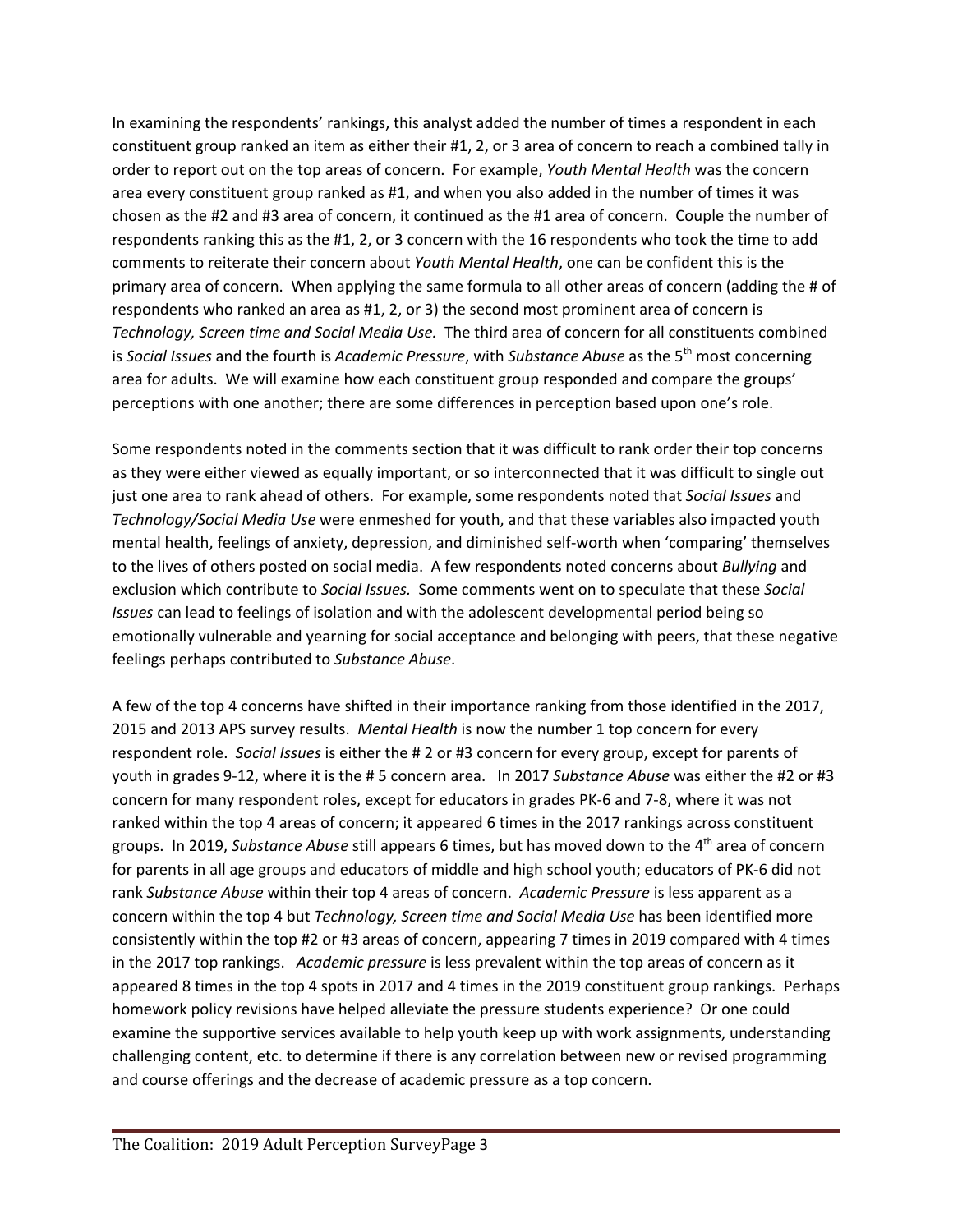# **2019 Top Concerns**

| Parents gr PK-6<br>$(N=50)$                   | <b>Mental Health</b> | Technology, Screens &<br>Social Media Use                   |                      | <b>Social Issues</b>                              | <b>Bullying</b> | Substance abuse          |                 |
|-----------------------------------------------|----------------------|-------------------------------------------------------------|----------------------|---------------------------------------------------|-----------------|--------------------------|-----------------|
| Parents gr 7-8<br>$(N=41)$                    | <b>Mental Health</b> | Social Issues                                               |                      | Technology, Screens, &<br><b>Social Media Use</b> |                 | Substance abuse          |                 |
| Parents gr 9-12<br>$(N=57)$                   | <b>Mental Health</b> | Technology, Screens &<br><b>Social Media Use</b>            |                      | <b>Academic Pressure</b>                          |                 | Substance abuse          |                 |
| <b>Educators PK-6</b><br>$(N=20)$             | Mental health        | Social issues                                               |                      | Technology, Screens &<br><b>Social Media Use</b>  |                 | Academic pressure        |                 |
| <b>Educators 7-8</b><br>$(N=14)$              | <b>Mental Health</b> | Technology,<br>Screens,<br><b>Social Media</b>              | Academic<br>Pressure | <b>Social Issues</b>                              |                 | Substance abuse          |                 |
| <b>Educators 9-12</b><br>$(N=66)$             | Mental health        | Technology, Screens &<br><b>Social Media Use</b>            |                      | Social Issues                                     |                 | Substance abuse          |                 |
| Concerned<br>Adults (N=15)                    | Mental health        | Substance abuse                                             |                      | Social Issues                                     |                 | Academic<br>Pressure     | <b>Bullying</b> |
| <b>ALL</b><br><b>RESPONDENTS</b><br>$(N=268)$ | <b>Mental health</b> | <b>Technology, Screens &amp;</b><br><b>Social Media Use</b> |                      | <b>Social Issues</b>                              |                 | <b>Academic Pressure</b> |                 |
| Parents of youth<br>aged 18 - 21              | Results are not      | a reliable representation                                   |                      | due to low respondent #                           |                 | $N = 4$                  |                 |

Parents of high school youth ranked their top 3 areas of concern within 1 point of each other, further supported by the comments noting how difficult it can be to choose as several areas are of equal importance. Parents of high school youth were also the only constituent group not to include *Social* Issues within their top 4 areas of concern, ranking it as the 5<sup>th</sup> most concerning area. It is interesting to note that parents of high school youth include Academic Pressure as their 3<sup>rd</sup> area of concern, and that educators of high school youth rank this area in the 5<sup>th</sup> area. As high school students are required to complete much more work at an independent level with increasingly challenging curriculum, it is developmentally expected that there will be an increase in rigor as they progress through high school. High school students are also more focused upon meeting high standards in order to improve their options to pursue a post-high school education, a common goal for youth residing in the tri-town communities. Parents are often the adults in high school youth lives prompting them to complete various tasks necessary to complete or enhance their college applicant attractiveness, so it is not surprising that parents experience the stress of academic pressure more acutely than educators of the same youth.

*Technology, Screen Time and Social Media Use* was not within the top areas of concern for parents of students in grades PK-6 in 2017 but it is now the #2 area of concern. For this age group, parents are the ones supplying the personal phones, tablets, and computers at home, but the pressure children feel and convey to their parents about 'needing' a phone can be persistent. Has the possession of a phone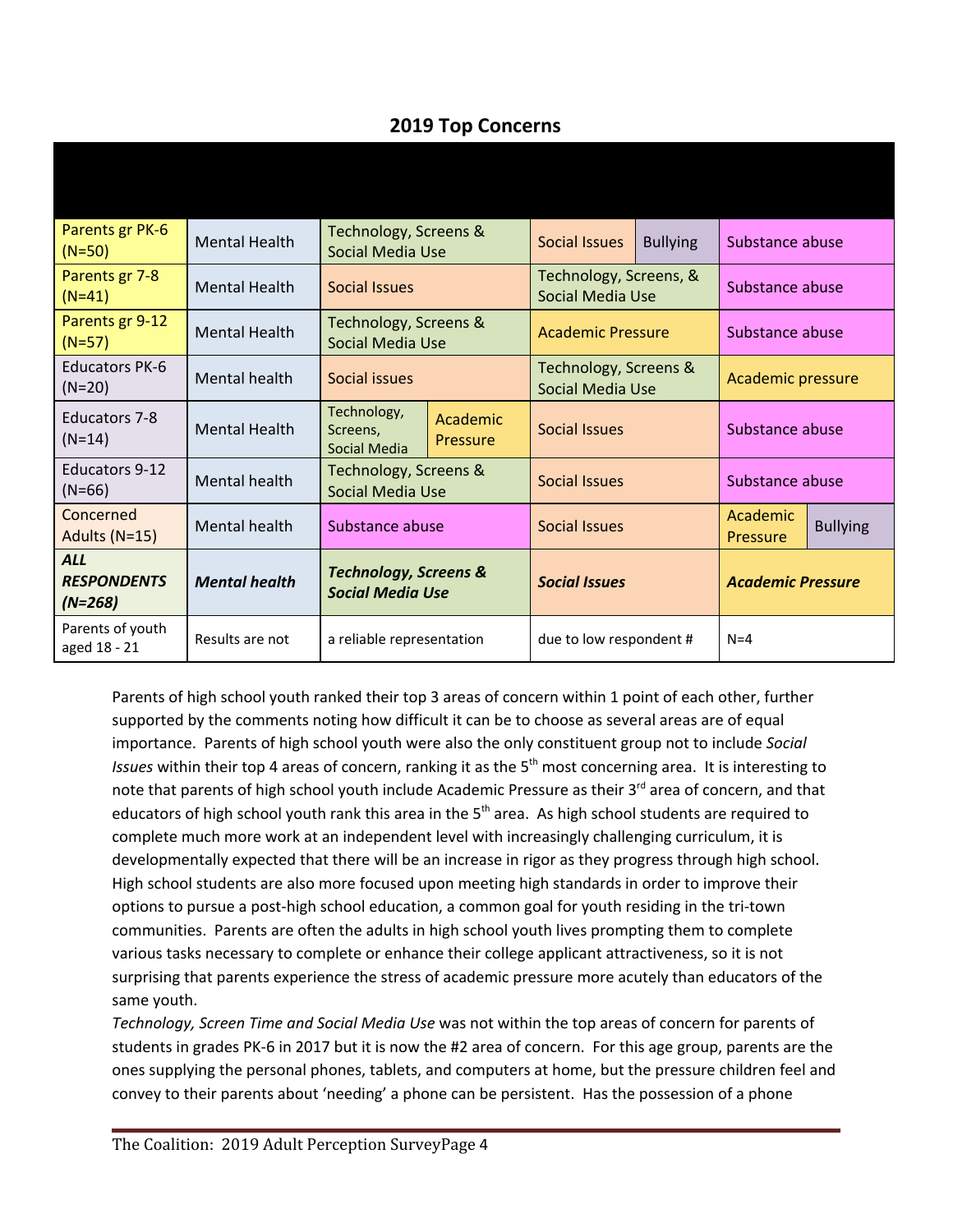become a necessary tool to stay connected with friends, to be able to be involved and included with friends planning for social events? Or is the common use of devices in school and to complete schoolwork or projects at home a factor in parents of these youth identifying this as an area of concern? Parents of middle school youth are not as concerned about *Academic Pressure* as its ranking moved to the #5 spot. Concerns about *Substance Abuse* in 2019 has also moved to #4 in its ranking of concern as compared with #2 in 2017.

In 2019 Educators across all grade levels now rank either *Social Issues* or *Technology, Screen Time and Social Media Use* as their #2 or #3 area of concern where these concerns were not as prevalent in 2017. Given these two issues are noted by all Educator groups and all Parent groups, along with *Youth Mental Health*, continued focus and education around how to support youth and families in these matters is critical.

| Parents grades<br>PreK-6         | Mental Health            | Social issues                                      |  | Substance<br>abuse                                 | <b>Bullying</b> | <b>Academic Pressure</b>                           |  |  |
|----------------------------------|--------------------------|----------------------------------------------------|--|----------------------------------------------------|-----------------|----------------------------------------------------|--|--|
| Parents grades<br>$7 - 8$        | <b>Mental Health</b>     | Substance<br>Social<br>abuse<br><i>issues</i>      |  | <b>Technology &amp; Social</b><br><b>Media Use</b> |                 | <b>Academic Pressure</b>                           |  |  |
| Parents grades<br>$9 - 12$       | <b>Mental Health</b>     | <b>Academic Pressure</b>                           |  | Substance abuse                                    |                 | <b>Social Issues</b>                               |  |  |
| Parents of youth<br>aged 18 - 21 | <b>Academic Pressure</b> | Mental health                                      |  | Substance abuse                                    |                 | <b>Social Issues</b>                               |  |  |
| <b>Educators PreK-6</b>          | Mental health            | Social issues                                      |  | <b>Technology &amp; Social</b><br><b>Media Use</b> |                 | <b>Academic pressure</b>                           |  |  |
| Educators 7-8                    | <b>Mental Health</b>     | <b>Technology &amp; Social</b><br><b>Media Use</b> |  | <b>Bullying</b>                                    |                 | Academic pressure                                  |  |  |
| Educators 9-12                   | Mental health            | Substance abuse                                    |  | Academic pressure                                  |                 | <b>Technology &amp; Social</b><br><b>Media Use</b> |  |  |
| Concerned<br><b>Adults</b>       | Mental health            | <b>Bullying</b>                                    |  | Substance abuse                                    |                 | Academic pressure                                  |  |  |

## 2017 Top Concerns

The 28 open response comments related to this one question about the top concerns of adults echoed the themes of *Mental Health, Social Issues*, *Technology, Screen Time and Social Media Use* impacts youth socially including fueling social anxiety. *Academic Pressure* and homework were also noted in some comments. A few comments also indicate that there are concerns about bullying and unkind behavior, including how some children are excluded as a form of bullying. Perhaps consider educating parents and educators about the subtle forms of bullying and provide resources to parents and educators to help guide productive conversations on this topic. How well have we educated our younger families about anti-bullying curricula, programs, and strategies used in school to help children recognize and report unkind or bullying behaviors?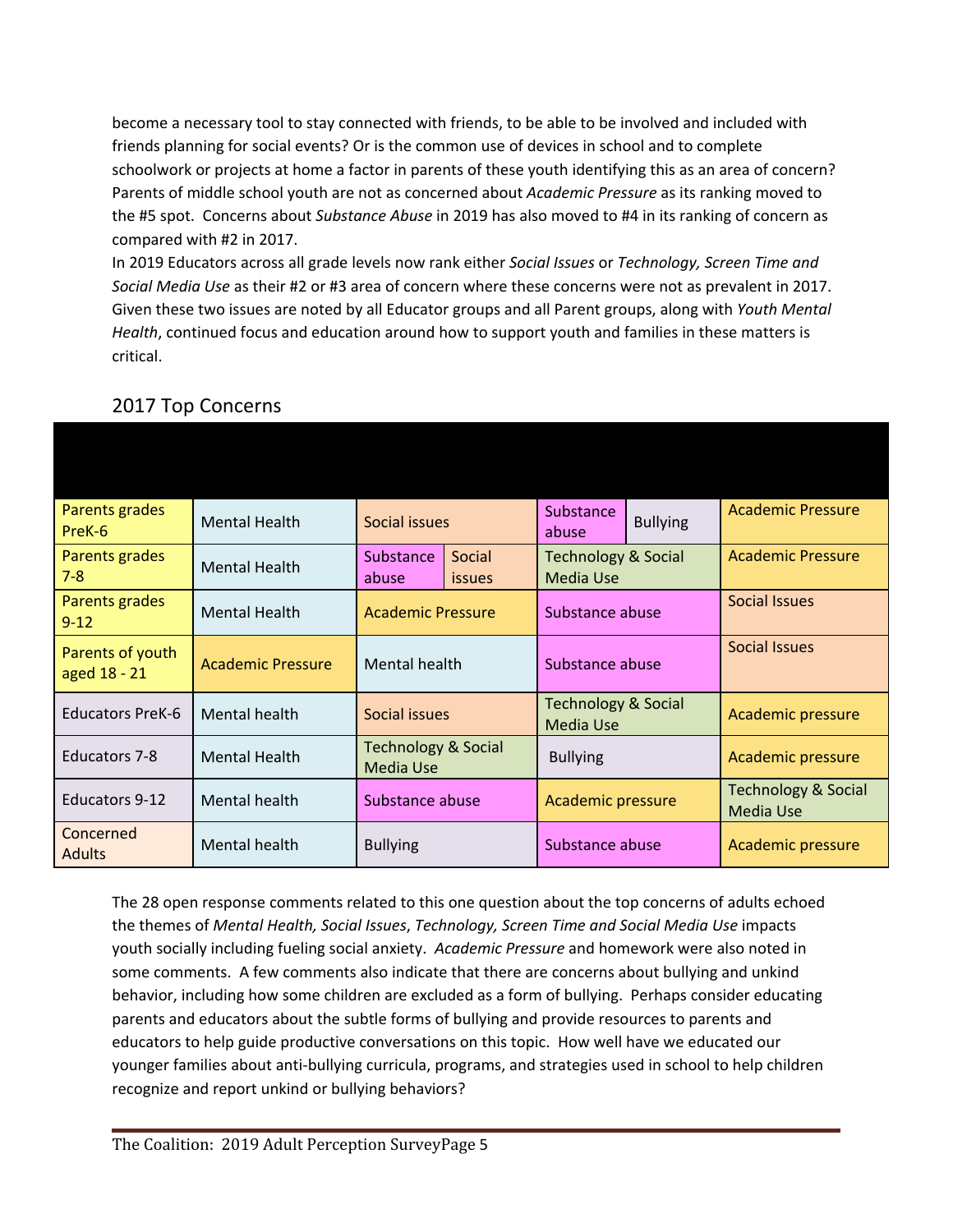#### **Risk of Harm Perceptions**

Most respondents reported they believe that use of the following substances poses a moderate or great risk of harm for youth in grades 9 -12, as they did in prior years. As in prior years, respondents perceived that youth in grades 9-12 are at greater risk of harm from use than youth in grades 7-8. It is important to note that the perception of harm for both middle school and high school youth to use electronic smoking devices, vaping, is now much more alarming to adults than in 2017, now ranked by 88% and 96% of the adult respondents to create a moderate or great risk to middle and high school youth, respectively. Smoking cigarettes for middle school youth is also rated at a significantly higher level of harm in 2019 than in 2017. Other areas are rated by adult respondents as comparably risky to youth health in 2017 and 2019.

| 2019 RESULTS                          | Middle School Youth |                   | <b>High School Youth</b> |                   |
|---------------------------------------|---------------------|-------------------|--------------------------|-------------------|
|                                       | NO/Slight Risk      | Moderate/         | NO/Slight Risk           | Moderate/         |
|                                       |                     | <b>Great Risk</b> |                          | <b>Great Risk</b> |
| Smoke cigarettes daily                | 32%                 | 78%               | 25%                      | 75%               |
| Use Electronic smoking devices        | 12%                 | 88%               | 4%                       | 96%               |
| Sniff glueto get high weekly          | 30%                 | 70%               | 26%                      | 74%               |
| 1-2 drinks of Alcohol 1-2x weekly     | 33%                 | 67%               | N/A                      | N/A               |
| 1-2 drinks of Alcohol nearly daily    | 39%                 | 61%               | 22%                      | 78%               |
| Have 5+ drinks in a row 2x weekly     | N/A                 | N/A               | 15%                      | 85%               |
| Smoke Marijuana 1-2x weekly           | 30%                 | 71%               | 8%                       | 92%               |
| Smoke Marijuana nearly daily          | 39%                 | 62%               | 17%                      | 83%               |
| Take OTC Medicines to get high weekly | 35%                 | 65%               | 23%                      | 78%               |
| Take Rx drugs to get high weekly      | 36%                 | 64%               | 21%                      | 79%               |

| 2017 RESULTS                          | Middle School Youth |                   | <b>High School Youth</b> |                   |
|---------------------------------------|---------------------|-------------------|--------------------------|-------------------|
|                                       | NO/Slight Risk      | Moderate/         | NO/Slight Risk           | Moderate/         |
|                                       |                     | <b>Great Risk</b> |                          | <b>Great Risk</b> |
| Smoke cigarettes daily                | 35%                 | 65%               | 22%                      | 78%               |
| Use Electronic smoking devices        | 26%                 | 75%               | 11%                      | 78%               |
| Sniff glueto get high weekly          | 31%                 | 69%               | 23%                      | 77%               |
| 1-2 drinks of Alcohol 1-2x weekly     | 29%                 | 70%               | N/A                      | N/A               |
| 1-2 drinks of Alcohol nearly daily    | 37%                 | 63%               | 21%                      | 79%               |
| Have 5+ drinks in a row 2x weekly     | N/A                 | N/A               | 15%                      | 86%               |
| Smoke Marijuana 1-2x weekly           | 26%                 | 74%               | 10%                      | 90%               |
| Smoke Marijuana nearly daily          | 34%                 | 65%               | 17%                      | 82%               |
| Take OTC Medicines to get high weekly | 32%                 | 68%               | 20%                      | 79%               |
| Take Rx drugs to get high weekly      | 33%                 | 68%               | 18%                      | 81%               |

#### **Perceptions of Youth Substance Use**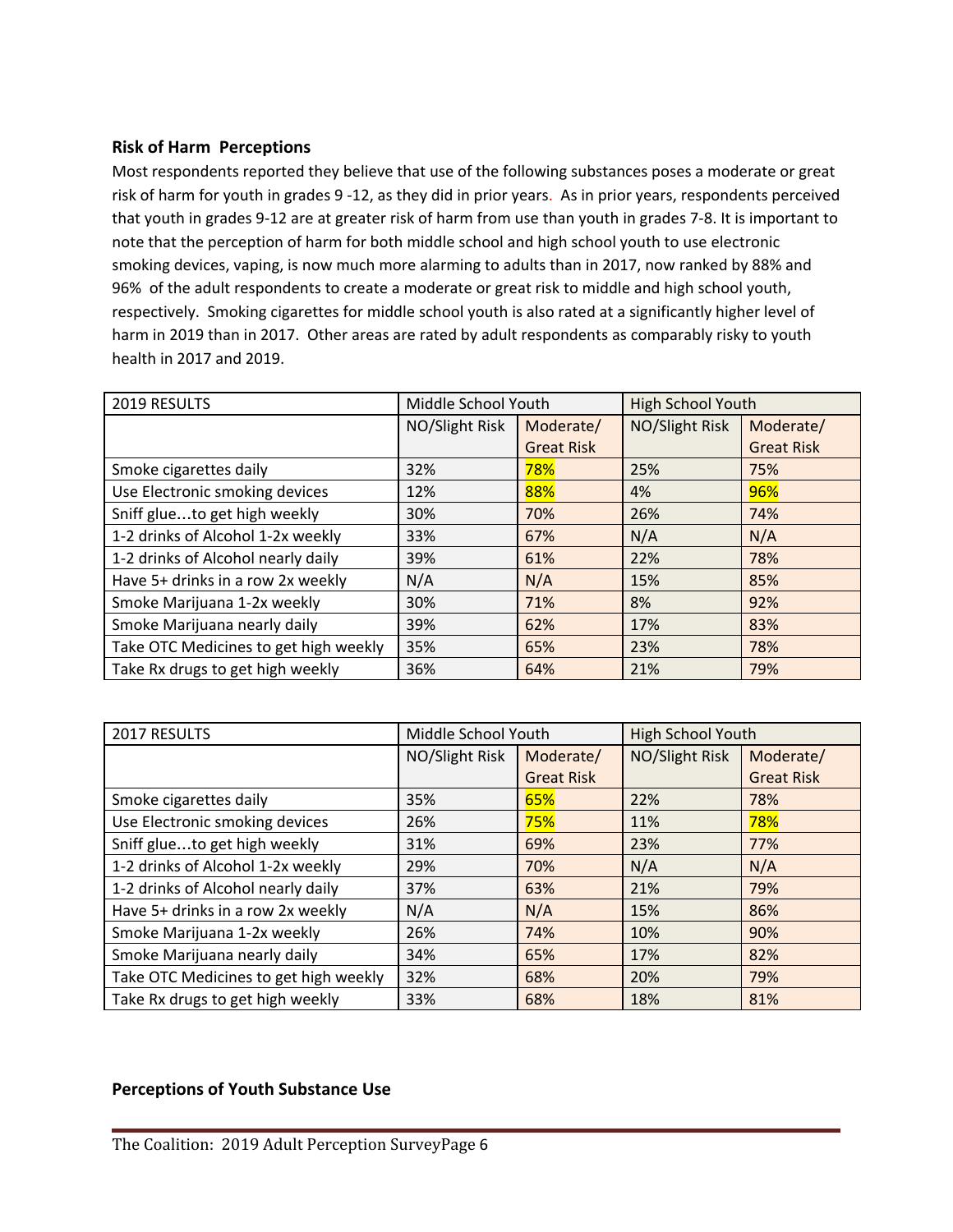As was shown in the prior surveys, adults continue to perceive that more middle and high school youth smoked tobacco, used e-cigarette products or vaped, drank alcohol and used marijuana at higher rates in the past 30 days than youth actually reported in the corresponding years' Youth Risk Behavior Survey (YRBS) conducted at the Masconomet Middle and High Schools.<sup>1</sup> Adult perception and youth reported usage rates are shown in the table below.

*NOTE: Highlighted text represents the percent of adult perceptions that aligned with actual reported youth use.*

|         |                                                                                                                                                                                                                                                                                                     |                                                                                                                                                                                                                                                                                         | APS (2019)                                                                                                                                                                                                                                                               | <b>YRBS (2018)</b>                                                                                                                               |
|---------|-----------------------------------------------------------------------------------------------------------------------------------------------------------------------------------------------------------------------------------------------------------------------------------------------------|-----------------------------------------------------------------------------------------------------------------------------------------------------------------------------------------------------------------------------------------------------------------------------------------|--------------------------------------------------------------------------------------------------------------------------------------------------------------------------------------------------------------------------------------------------------------------------|--------------------------------------------------------------------------------------------------------------------------------------------------|
|         |                                                                                                                                                                                                                                                                                                     | Alcohol: How many<br>MS youth had at<br>least one drink of<br>alcohol in the past<br>30 days?                                                                                                                                                                                           | 35% of adults thought between 0 - 10% use<br>(this is an increase from 30% alignment in the<br>2017 APS)<br>43% of adults thought between 11 - 30%<br>14% of adults thought between 31 - 50%<br>8% of adults thought between 51 - 80%<br><1% of adults thought > 81% use | 2.9 % of middle school youth<br>self-reported alcohol use<br>(MS use rate was 2.0% in<br>2016 and 0.7% in 2014)                                  |
| $7 - 8$ | Vaping, e-smoking<br>devices: How many<br>MS youth used<br>e-smoking devices,<br>vaped, hookah<br>pens?                                                                                                                                                                                             | 18% of adults thought between 0 - 10% use<br>44% of adults thought between 11 - 30%<br>21% of adults thought between $31 - 50%$<br>14% of adults thought between 51 - 80%<br>3% of adults thought 81%+ use                                                                              | 2.4 % of middle school youth<br>self-reported vaping,<br>e-cigarette use                                                                                                                                                                                                 |                                                                                                                                                  |
|         | 52% of adults thought between 0%-10% use<br><b>Cigarettes:</b><br>36% of adults thought between 11-30%<br>How many MS<br>12% of adults thought between 31-50%<br>youths have smoked<br>5% of adults thought between 51-80%<br>cigarettes in the<br>past 30 days?<br>< 1% of adults thought 81%+ use |                                                                                                                                                                                                                                                                                         | 0% of middle school youth<br>self-reported cigarette use<br>e rate was 1.1% in 2016 and<br>0.2% in 2014)                                                                                                                                                                 |                                                                                                                                                  |
|         |                                                                                                                                                                                                                                                                                                     | 31% of adults thought between 0 - 10% use<br>Marijuana:<br>How many MS<br>46% of adults thought between 11-30%<br>youths have used<br>14% of adults thought between 31-50%<br>marijuana in the<br>7% of adults thought between 51-80%<br>past 30 days?<br>2% of adults thought 81%+ use |                                                                                                                                                                                                                                                                          | 0.6% of middle school youth<br>self-reported marijuana use<br>(this is a decrease from 1.3%<br>in 2016 and slight increase<br>from 0.4% in 2014) |

<sup>&</sup>lt;sup>1</sup> See the YRBS Executive Summary reports on the TTC website: <https://www.tritowncouncil.org/coalition>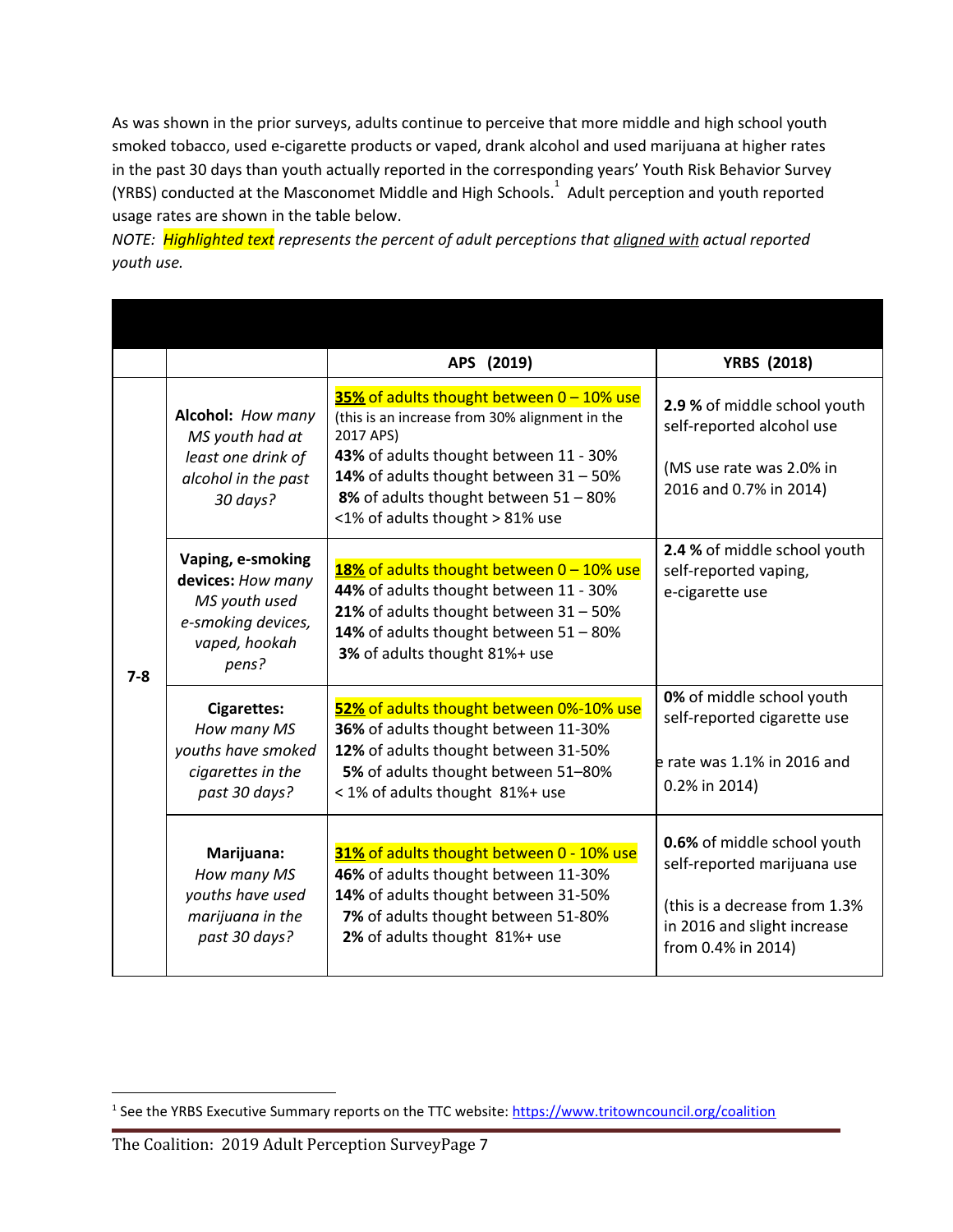| $9-12$ | <b>Alcohol:</b><br>How many HS youth<br>had at least one<br>drink of alcohol in<br>the past 30 days?                  | 23.4% of high school youth<br>self-reported alcohol use<br>(this is a decrease from 32%<br>in 2016 and 30% in 2014)                                                                                    |                                                                                                                              |
|--------|-----------------------------------------------------------------------------------------------------------------------|--------------------------------------------------------------------------------------------------------------------------------------------------------------------------------------------------------|------------------------------------------------------------------------------------------------------------------------------|
|        | <b>Cigarettes:</b><br>How many HS youth<br>have smoked<br>cigarettes in the<br>past 30 days?                          | 27% of adults thought 0-10% of youth use<br>49% of adults thought between 11-30%<br>13% of adults thought between 31-50%<br>8% of adults thought between 51-80%<br>2% of adults thought > 81%+ use     | <b>3%</b> of high school youth<br>self-reported cigarette use<br>(this is a decrease from 7% in<br>2016 and from 6% in 2014) |
|        | <b>Vaping, e-smoking</b><br>devices: How many<br><b>HS</b> youth used<br>e-smoking devices,<br>vaped, hookah<br>pens? | 1% of adults thought 0-10% of youth use<br>14% of adults thought between 11-30% use<br>32% of adults thought between 31-50%<br>36% of adults thought between 51-80%<br>8% of adults thought > 81%+ use | 27% of HS youth self-reported<br>e-smoking, vaping<br>(This is a slight decrease from<br>28% in 2016 and 29% in 2014)        |
|        | <b>Marijuana:</b><br>How many HS youth<br>have used<br>marijuana in the<br>past 30 days?                              | 2% of adults thought between $0 - 10\%$<br>18% of adults thought between 11-20% use<br>50% of adults thought between 21-50%<br>26% of adults thought between 51-80%<br>3% of adults thought > 81%+ use | 16% of high school youth<br>self-reported marijuana use<br>(this is a decrease from 20%<br>in 2016 and 22% in 2014)          |

With the exception of middle school youth cigarette use, youth in grades 7-8 and 9--12 use alcohol, cigarettes, including e-cigarette/vaping products and marijuana **at much lower rates** than is perceived by most adult respondents. While the table shows a number of adult respondents accurately perceive middle and high school youth use rates of alcohol (35% of adults-MS, 34% of adults-HS), cigarettes (52%-MS, 27%-HS), e-cigarette and vaping products (18%-MS, 14%-HS of adults), and marijuana, (31%-MS, 18%-HS), **the majority** of adults perceive that youth are using at higher rates than the 2018 YRBS data indicate. For middle school youth, 65% of adults overestimate use of alcohol, 48% overestimate use of cigarettes, 82% overestimate use of e-cigarettes/vaping products and 69% overestimate marijuana use. For high school youth 62% of adults overestimate use of alcohol, and 3% underestimate alcohol use, 73% overestimate use of cigarettes, 76% overestimate use of e-cigarettes/vaping products and 80% overestimate marijuana use and 2% underestimate marijuana use by high school youth.

Adults accurately reported that youth substance use increases from middle to high school, as validated by the usage rates students reported in the 2018 YRBS. And, according to the YRBS reports, youth use of substances also increases by age and progress through the high school grades. While we certainly want to evaluate the impact of all our collective efforts across our communities in educating youth and families regarding the dangers of substance use, particularly during the highly vulnerable teenage years, we also want to recognize that, according to the results of the YRBS, **MOST** Masconomet middle and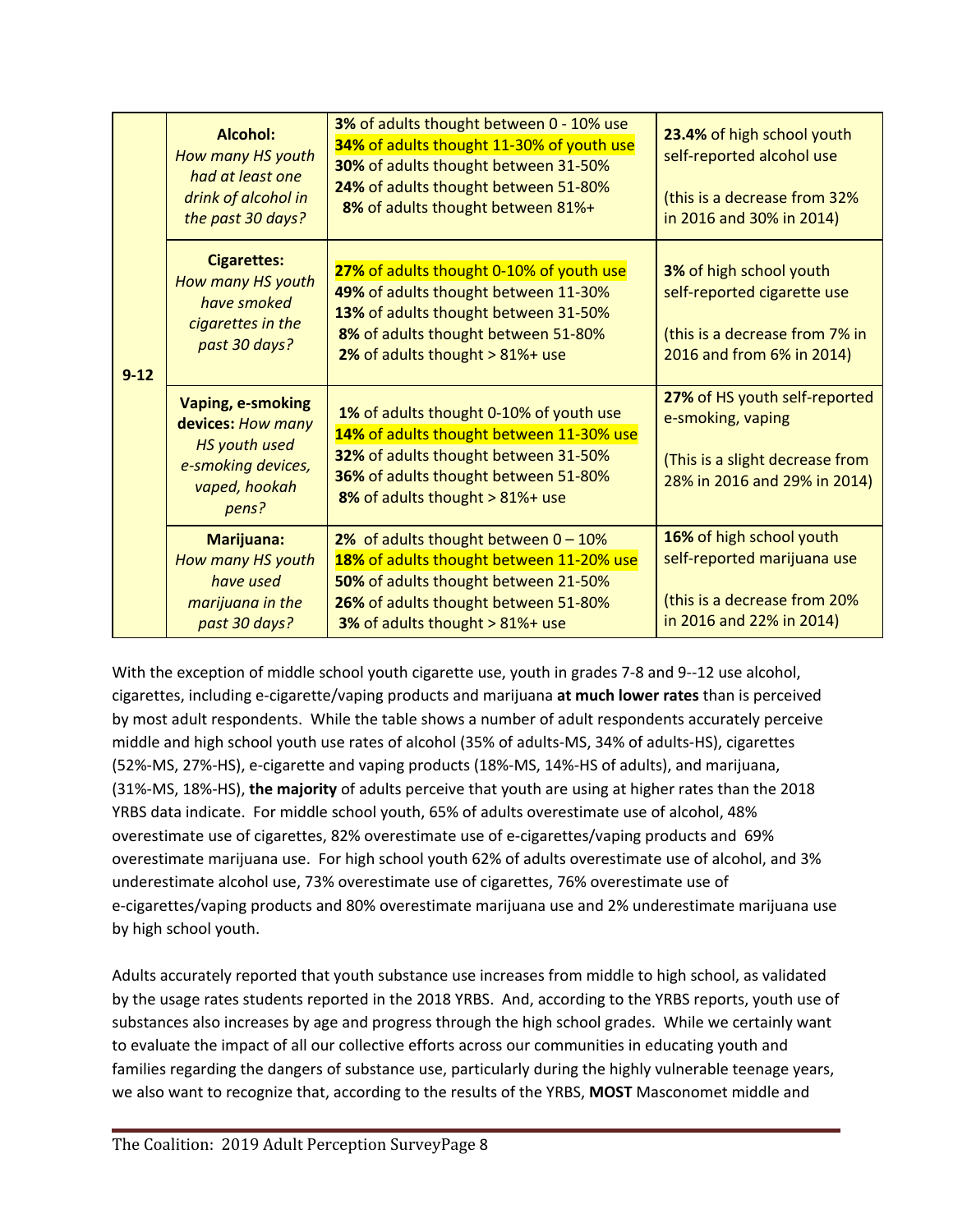high school youth **are not using substances**. In fact, **very few** middle school youth choose to use, less than 3% for any substance; and less than 28% of the high school youth choose to use. Alcohol, cigarette, e-cigarette, vaping and marijuana use among tri-town youth is **not the normative behavior** based on the survey results. *Overestimating actual use rates among youth can be a risk factor and can unintentionally promote risky behaviors by perpetuating the inaccurate perception that "everyone else is doing it".* Therefore, it is important to determine adult perceptions regarding youth use rate, which can inform educational and informational programs and work towards greater alignment of perception and actual reported use. Whenever the 'perception gap' is greater than 50 percentage points from actual reported use, there is increased risk of harm in perpetuating the falsehood. Adults in our community can help correct misperceptions of others with the data that is readily available in this report and other resources easily located on the Tri-Town Council's website. By confronting misperceptions with the facts and data we have available, we can lessen the gap between reported use and perceptions which further reduces risk of our youth engaging in harmful behaviors.

Below are graphic displays of 2018 YRBS reported use and adult perceptions of use:



MIDDLE SCHOOL YOUTH 30-day USE and ADULT PERCEPTIONS of USE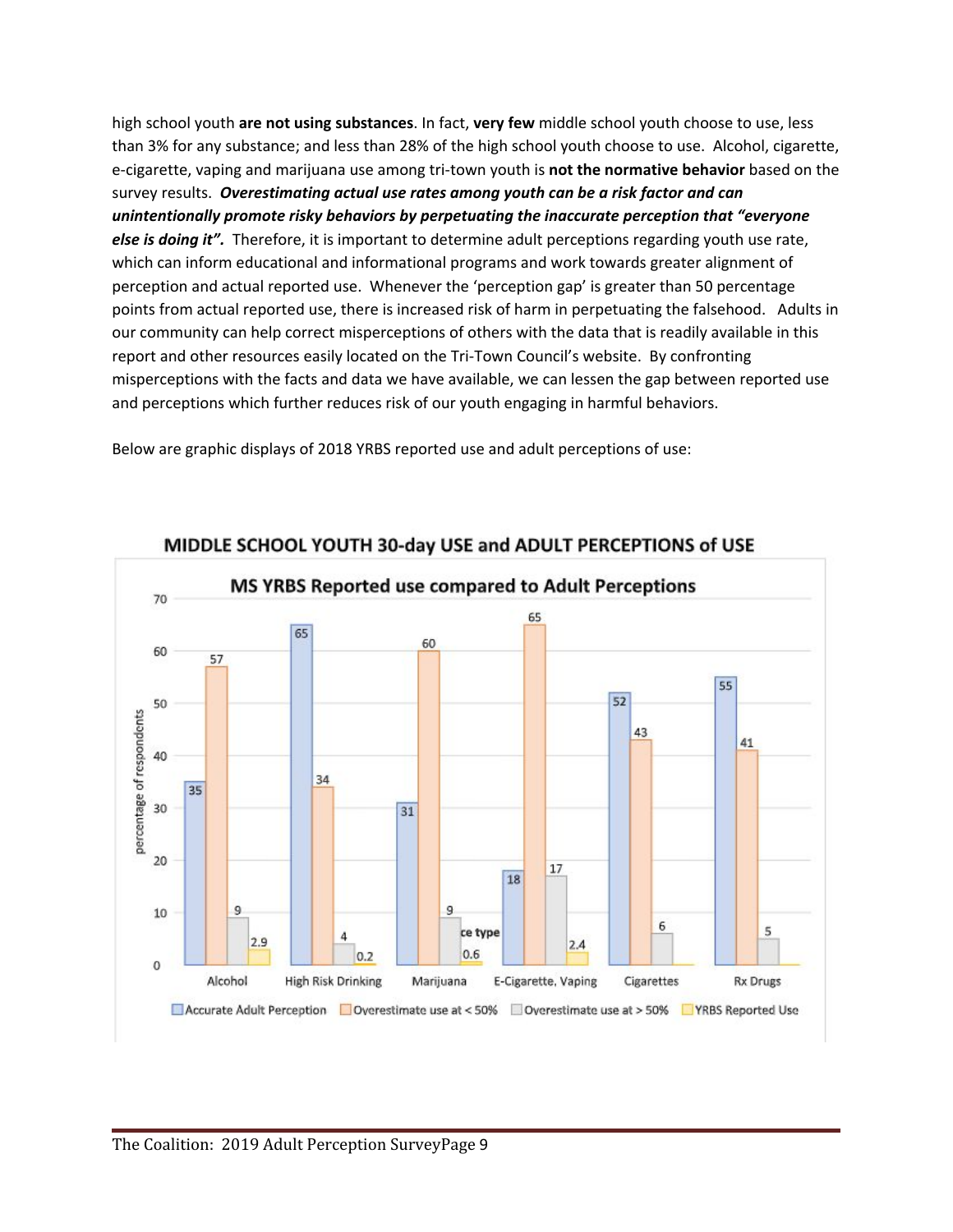

## **HIGH SCHOOL 30- day USE RATES and ADULT PERCEPTIONS**

**Adult Attitudes towards Substance Use** 

## **Adult Attitudes towards Substance Use**

Parental Attitudes about Youth Substance Use

Parents of middle and high school youth shared similar attitudes of disapproval of 7-12 graders use of substances.

● Nearly 100% of parents of children (N=41) in grades 7-8 reported that it would be 'very wrong' for their child to use cigarettes, e-cigarettes/vaping, alcohol, inhalants, marijuana or other substances to get high, with 1 individual classifying alcohol and e-cigarettes/vaping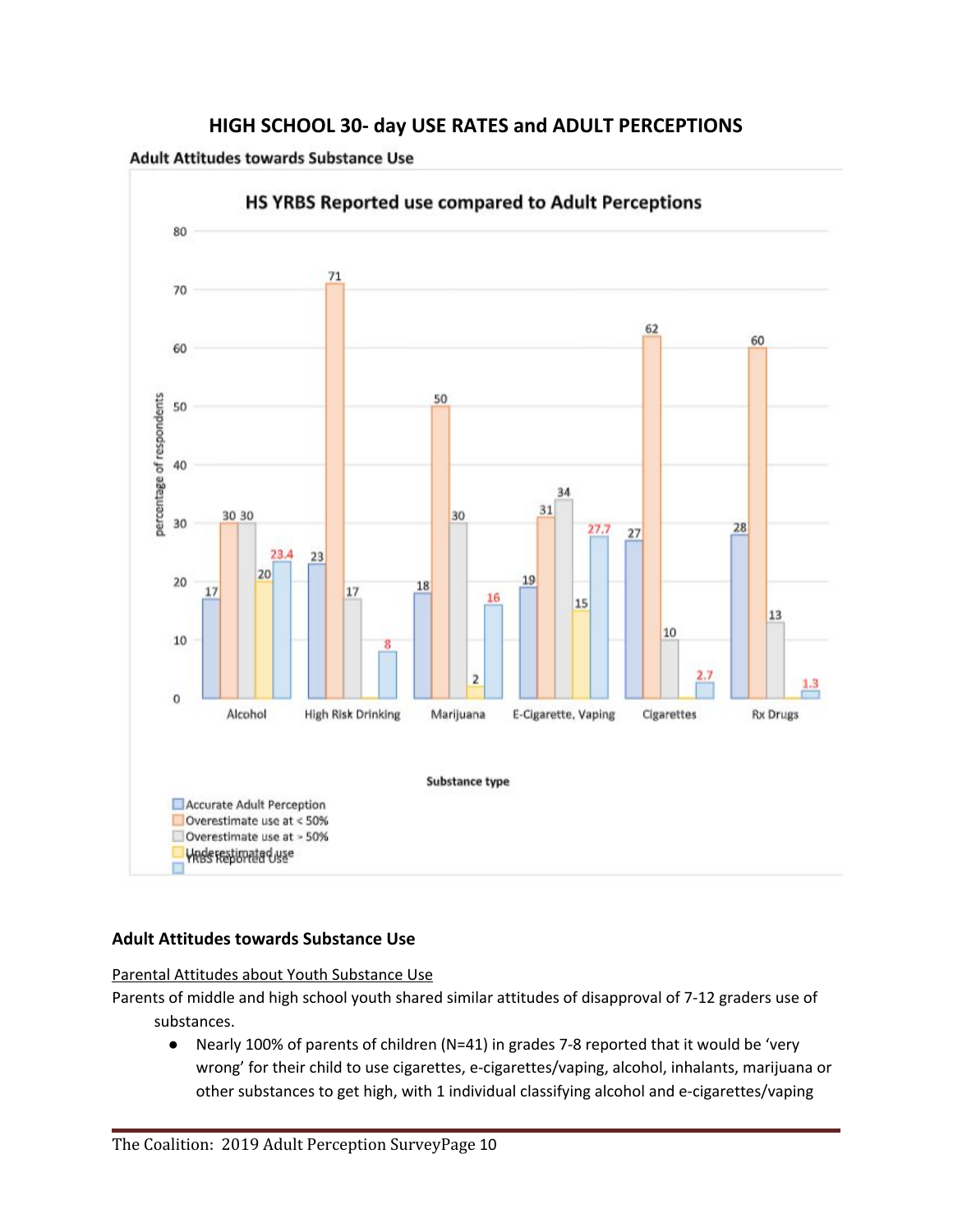use as 'wrong'. This is fairly consistent with results from the last cycle which had a larger number of respondents, so despite the respondent numbers decreasing, the attitudes are similar.

- 95% 100% of parents of children in grades 9-12 reported it was 'very wrong' or 'wrong' for their child to use cigarettes, e-cigarettes/vaping, alcohol, inhalants or other substances to get high. (The 95% very wrong/wrong attitude was towards regular alcohol use and the other 5% viewed this as a little bit wrong and was only 2 respondents.)
- NOTE: Aggregating the "very wrong" and "wrong" categories leads to comparable results for MS and HS parents, however; when looking at the response rate differences between the "wrong" and "very wrong" selections, it was noted there was a greater difference between the 2 categories for HS parents. For example: 87% of HS parents feel smoking cigarettes is 'very wrong' compared with 100% of MS parents; 82% of HS parents feel drinking alcohol is 'very wrong' compared with 95% of MS parents; 85% of HS parents feel smoking marijuana is 'very wrong' compared with 100% of MS parents.

## **Alcohol Access and Use**

Adults identified the primary source of alcohol for middle school youth was from their own home, the same as in prior years. From friends and at parties were the second and third sources identified by survey participants. Note: 33.4% of respondents (accurately) selected "I think most youth in grades  $7 -$ 8 do not use alcohol", similar to last year. Per the 2018 YRBS, middle school youth who reported obtaining alcohol in the past 12 months primarily took it from home (80%), and those that reported alcohol use stated they primarily drank at home (60%) and at family events (30%).

For high school youth, adults identified the top four most likely sources of obtaining alcohol as: home (82%), parties (64%), friends (61%), and older siblings (52%). Per the 2018 YRBS, of high school youth who obtained alcohol in the past 12 months obtained it through friends (24%), parties (20%), and home (14%) which was very similar to prior YRBS results. In terms of where the alcohol consumption takes place, high school youth reported that they are most likely to drink at friends' homes, 25.9%, at weekend parties, 23.3%, and at home, 12%.

Additionally, 58% of high school youth and 33% of middle school youth reported it is 'very easy' or 'fairly easy' to obtain alcohol. Middle school students noted a marked increase in ease of obtaining alcohol in 8<sup>th</sup> grade versus 7<sup>th</sup> and by age; fourteen year olds were more likely than 12 year olds (21.5% vs 9.1%) to respond "very easy" while 12 year olds were more likely than 14 year olds (18.3% vs 3.8%) to respond "impossible". Over half the HS youth reported that it is fairly or very easy to obtain alcohol (55.8%). Older youth were more likely than younger youth and boys were more likely than girls to say it would be "very easy" to obtain alcohol. Three methods for obtaining alcohol account for the majority of responses–friends (17.1%), parties (15.8%), and home (13.1%) and they correlate with responses to the question of where youth drank alcohol in the past year–weekend parties (16.4%), friend's house (24.6%), family events (16.6%) and at home (14.0%). Girls were more likely than boys to report drinking at family events (20.3% vs 12.8%).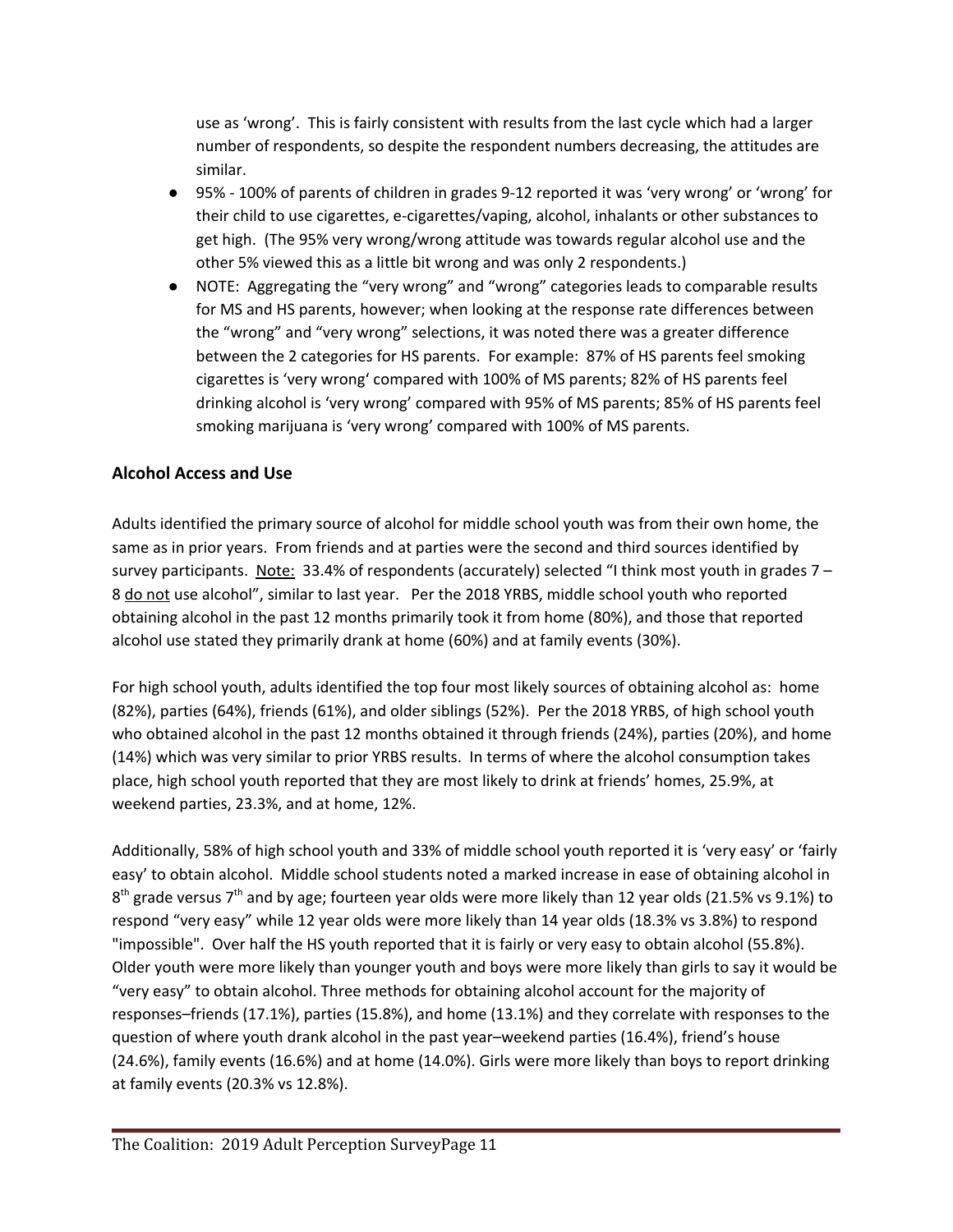Adults were varied in their opinions about permitting youth under age 21 to drink at home.

- 57.8% of all survey participants felt it was never OK to allow youth under 21 to drink at home, virtually the same as 2017 results.
- 29.1% felt it was permissible to allow their own children under 21 to drink at home, virtually the same as 2017 results.
- 3 participants believed it was OK to have youth drink at a home if an adult took their car keys, and 10 (3.7 %) thought it was OK to allow youth to drink in their home if supervised.
- $\bullet$  When breaking out results by age of children (i.e.: grades PK 6; 7 8, etc.) most survey participants responses to "it is never OK to all youth under 21 to drink at home" were within +/- 3% of the aggregate 57.8%, except for the middle school parents, however this respondent group was low in number this year, only 23. There were 49 elementary parents who responded and 57 high school parents.
- There was little variance between parents of all age groups when asked to respond to "it is ok to allow youth under 21 to drink at home only if it's your own child". 26.3% of parents of HS youth, 31.7% of parents of MS youth, and 30.0% of parents of elementary age youth agreed with this statement, all within 5 %age points of one another. (Note: as there were only 4 parents of youth ages 18-21 who participated in the survey their results have not been reported as this is too small a sample to draw conclusions as representative of this group of adults.)
- 23 parents of middle school youth responded to the questions whether they would allow their child to drink at home to prevent dangerous behavior, 18 declined to respond. Out of the 23 who responded, 82.6% (19) would not allow their child to drink at home to prevent dangerous behavior and 17.4% (4) would allow their child to drink at home.
- 39 parents of high school youth responded to the question whether they would allow their own child to drink at home to prevent dangerous behavior, 18 declined to respond. Out of the 39 who responded, 82.1% (32) would not allow their child to drink at home to prevent dangerous behavior, 17.9% (7) agreed they would allow their child to drink at home to prevent dangerous behavior.
- 39 parents of high school youth responded to the question whether they would allow their child's friends to drink at their home to prevent dangerous behavior, 18 declined to respond. Out of the 39 who responded, 92.3% (36) would not allow their child's friends to drink at their home to prevent dangerous behavior, 7.7% (3) agreed they would allow their child's friends to drink at their home to prevent dangerous behavior.

Parents of youth in grades  $7 - 8$  and parents of youth in grade  $9 - 12$  were also asked about their own attitudes toward underage drinking, the attitude of their child, the attitude of their child's peers, and the attitude of child's peers' parents.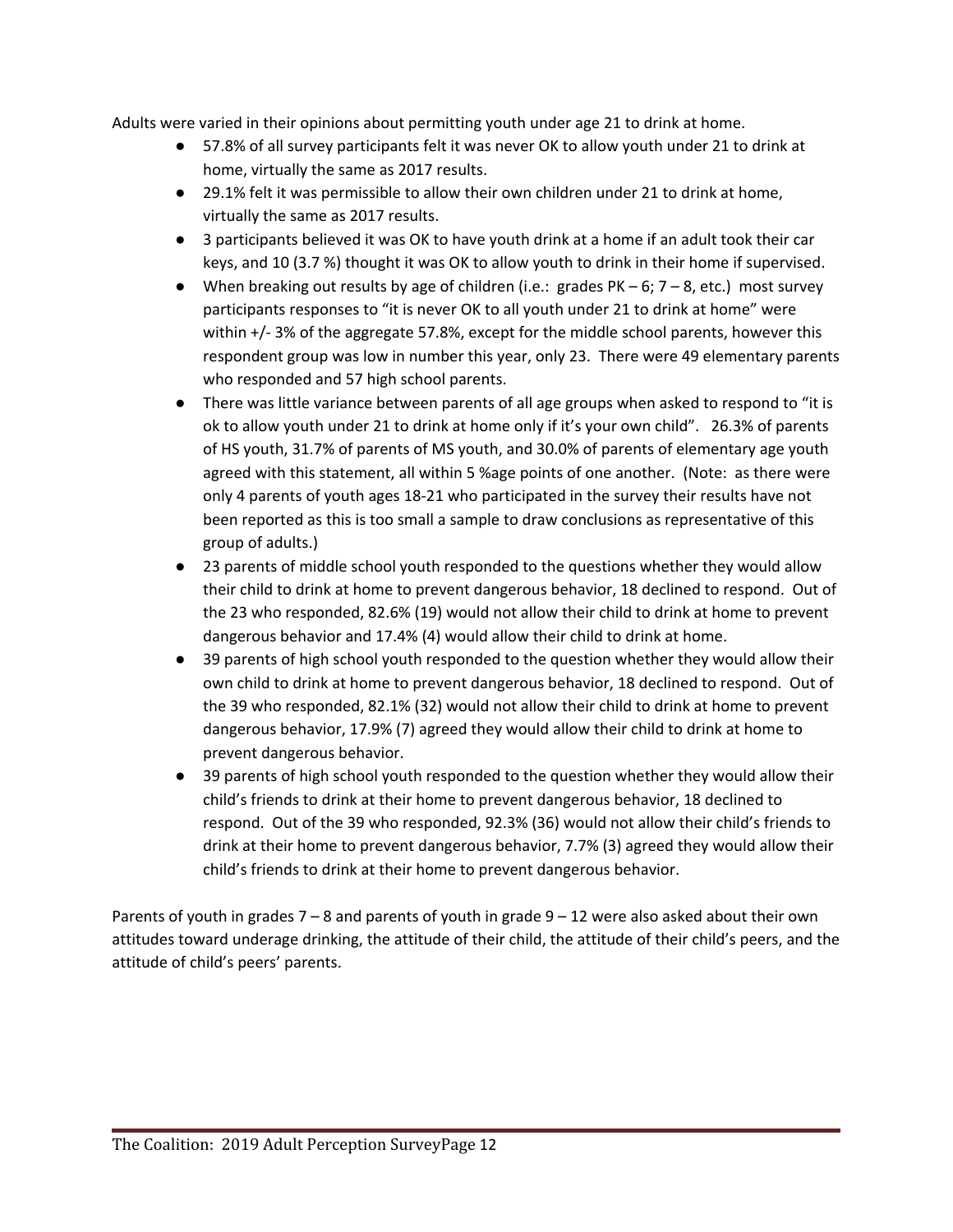Results are illustrated in the next two tables:

| <b>Which statement best</b><br>represents the attitude(s) of | You     |          | <b>Your child</b> |          | Your child's<br>peers |          | Your child's peers'<br>parents/guardians |          |
|--------------------------------------------------------------|---------|----------|-------------------|----------|-----------------------|----------|------------------------------------------|----------|
|                                                              | 2019    | 2017     | 2019              | 2017     | 2019                  | 2017     | 2019                                     | 2017     |
| Drinking is never a good thing                               | 46.3%   | 79%      | 43.9%             | 92%      | 26.8%                 | 61%      | 26.8%                                    | 61%      |
| for youth under 21                                           | (N=19)  |          | (18)              |          | (11)                  |          | (11)                                     |          |
| Drinking is alright for youth                                | 4.8%    | 1.6%     | 4.8%              | 3.3%     | 17%                   | 13.1%    | 12.1%                                    | 4.9%     |
| under age 21, but they                                       | $(N=2)$ |          | (2)               |          | (7)                   |          | (5)                                      |          |
| should not get drunk                                         |         |          |                   |          |                       |          |                                          |          |
| Drinking is alright for older                                | 4.8%    | 18%      | 4.8%              | 3.3%     | 7.3%                  | 18%      | 14.6%                                    | 31 %     |
| teenagers if it is in a                                      | (N=2)   |          | (2)               |          | (3)                   |          | (6)                                      |          |
| private home with a parent                                   |         |          |                   |          |                       |          |                                          |          |
| present, and no one drives                                   |         |          |                   |          |                       |          |                                          |          |
| Getting drunk occasionally is                                | 0%      | 1.6%     | 2.4%              | 1.6%     | 4.8%                  | 8.2%     | 2.4%                                     | 3.3%     |
| okay for youth under 21 as                                   |         |          | (1)               |          | (2)                   |          | (1)                                      |          |
| long as it does not interfere                                |         |          |                   |          |                       |          |                                          |          |
| with daily activities                                        |         |          |                   |          |                       |          |                                          |          |
| Getting drunk regularly is okay                              | 0%      | $\Omega$ | 0%                | $\Omega$ | 0%                    | $\Omega$ | 0%                                       | $\Omega$ |
| if that is what the youth                                    |         |          |                   |          |                       |          |                                          |          |
| under 21 chooses to do                                       |         |          |                   |          |                       |          |                                          |          |

*\*Note the low sample number of 23, therefore interpretation and comparison with prior years should be done with caution.*

2018 YRBS results show that 92.4% of middle school youth believe their parents would view them consuming alcohol as "very wrong/wrong", slightly more than the 88.9% reported in 2018 and slightly less than the 94.4% reported in the 2016 YRBS. When asked how their peers would feel about them drinking alcohol, 88.8% of youth selected "very wrong/wrong", more than the 71.6% of the 2018 YRBS and about the same as the 2016 YRBS results of 88.6%. There was a slight decline, from 82.4% in 2016 to 76.6% in 2018 of the middle school youth report that drinking one or more alcoholic drinks a day puts people at "great risk/moderate risk" of harming themselves.

Despite the fact that the questions on the YRBS and Adult Perception Survey are slightly different and measure opinions, attitudes, and perception of risk of underage drinking, some comparisons may be gleaned. Analysis of the data table above and the YRBS results show that most middle school youth report knowing their parents disapprove of underage drinking, ( 92.4%), at higher rates than middle school parent respondents (51.2%). Additionally, most middle school youth understand that underage drinking is a risky behavior, 76.6% identified risk of harm as "great risk/moderate risk".

The survey data shows most middle school parent survey respondents disapprove of underage drinking (and would not allow their child to drink at home to prevent dangerous behavior), perceive their child shares a similar attitude, yet perceive child's peers and other parents disapprove at much lower rates than they themselves, nearly 20 percentage points lower.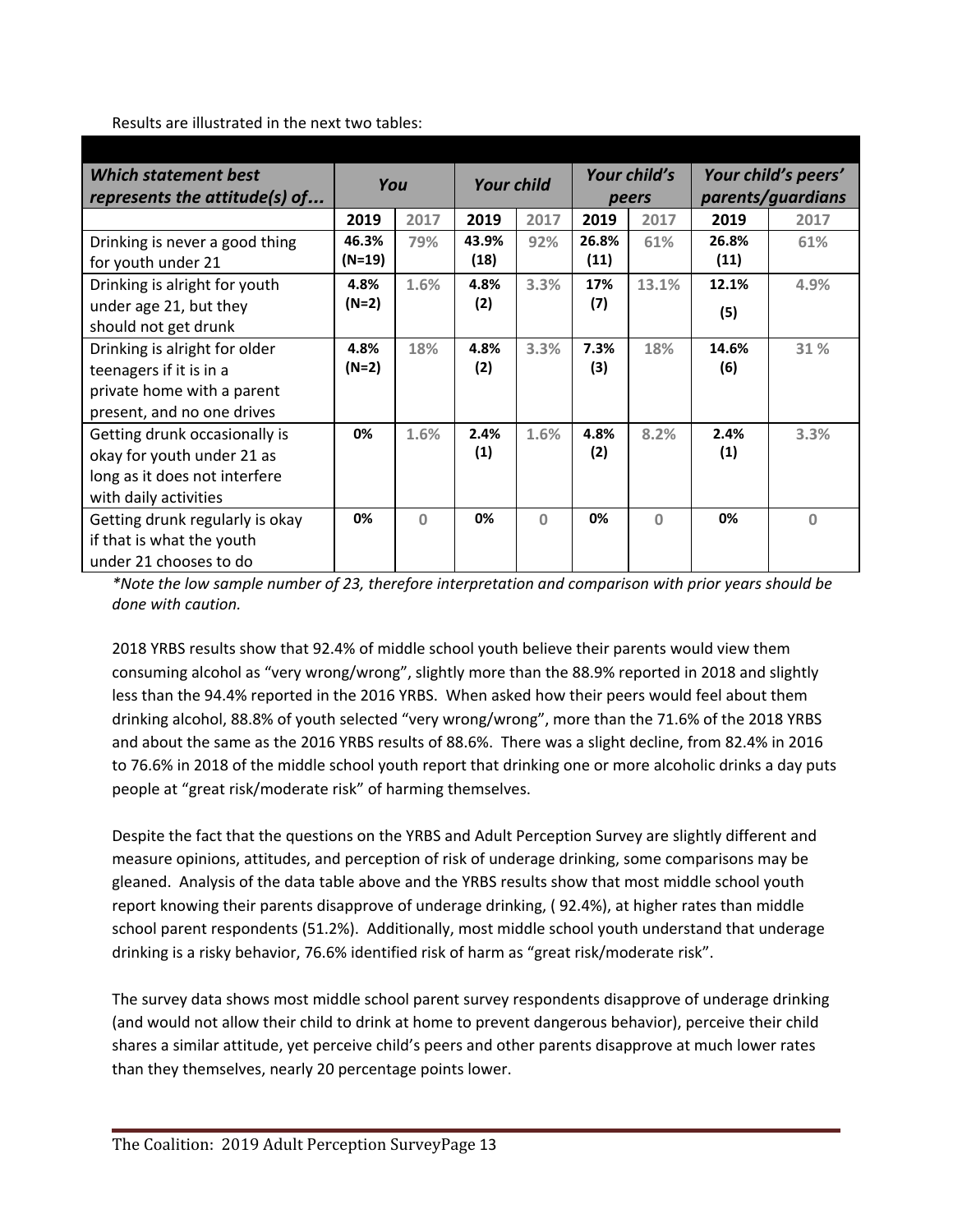| <b>Which statement best</b><br>represents the attitude(s) of                                                          | You           |          | <b>Your child</b> |          | Your child's<br>peers |      | Your child's peers'<br>parents/guardian<br>S |      |
|-----------------------------------------------------------------------------------------------------------------------|---------------|----------|-------------------|----------|-----------------------|------|----------------------------------------------|------|
|                                                                                                                       | 2019          | 2017     | 2019              | 2017     | 2019                  | 2017 | 2019                                         | 2017 |
| Drinking is never a good thing<br>for youth under 21                                                                  | 57.8%<br>(33) | 66%      | 31.5%<br>(18)     | 50%      | 15.7%<br>(9)          | 19%  | 26.3%<br>(15)                                | 39%  |
| Drinking is alright for youth<br>under age 21, but they<br>should not get drunk                                       | $2%$<br>(1)   | 13%      | 12.2%<br>(7)      | 23%      | 14.0%<br>(8)          | 30%  | 7%<br>(4)                                    | 16%  |
| Drinking is alright for older<br>teenagers if it is<br>in a private home with a parent<br>present, and no one drives  | 8.7%<br>(5)   | 21%      | 17.5%<br>(10)     | 19%      | 15.7%<br>(9)          | 24%  | 31.5%<br>(18)                                | 43%  |
| Getting drunk occasionally is<br>okay for youth under 21 as<br>long as it does not interfere<br>with daily activities | 0%            | $\Omega$ | 7%<br>(4)         | 9%       | 19.2%<br>(11)         | 26%  | 3.5%<br>(2)                                  | 3%   |
| Getting drunk regularly is okay<br>if that is what the youth<br>under 21 chooses to do                                | 0%            | $\Omega$ | 0%                | $\Omega$ | 3.5%<br>(2)           | 1%   | 0%                                           | 0    |

2018 YRBS results show that 76.2% of high school youth believe their parents would view them consuming alcohol as "very wrong/wrong". When asked how their peers would feel about them drinking alcohol, 47% of youth selected "very wrong/wrong". When asked about the risk of harm from smoking marijuana, just more than half (51.5%) of high school youth selected the risk of harm as "great risk/moderate risk", and with 55.2% peer disapproval and 90.2% parent disapproval of marijuana use. When asked about the use of electronic tobacco products/devices, nearly two-thirds (66.8%) viewed this as harmful, a significant increase from the 2016 report of 45%. Peer disapproval remained about the same at 47% and 94% parent disapproval ratings, again about the same as 2016. The use of e-tobacco products/devices has declined 1 percentage point each of the past 3 YRBS cycles, with 27% in 2018, 28% in 2016 and 29% in 2014 of high school youth reporting use in the past 30 days.

As with the middle school parent respondent data, high school parents perceive child's peers (15.7%) and other parents (26.3%) disapprove of underage drinking at much lower rates than they themselves, (57.8%). There was a change in the percentage of parents whose opinion is that '*drinking is alright for* older teenagers as long as it is in a private home with a parent present, and no one drives;' the rate of 8.7% (5 respondents) is less than the 18% of 2017, but about the same as two cycles ago of 10% in 2015. Additionally, nearly all high school parents who chose to answer this question (N=39), 92.3% would NOT allow their child's friends to drink in their home to prevent dangerous behavior, with 3 responding they would allow this behavior.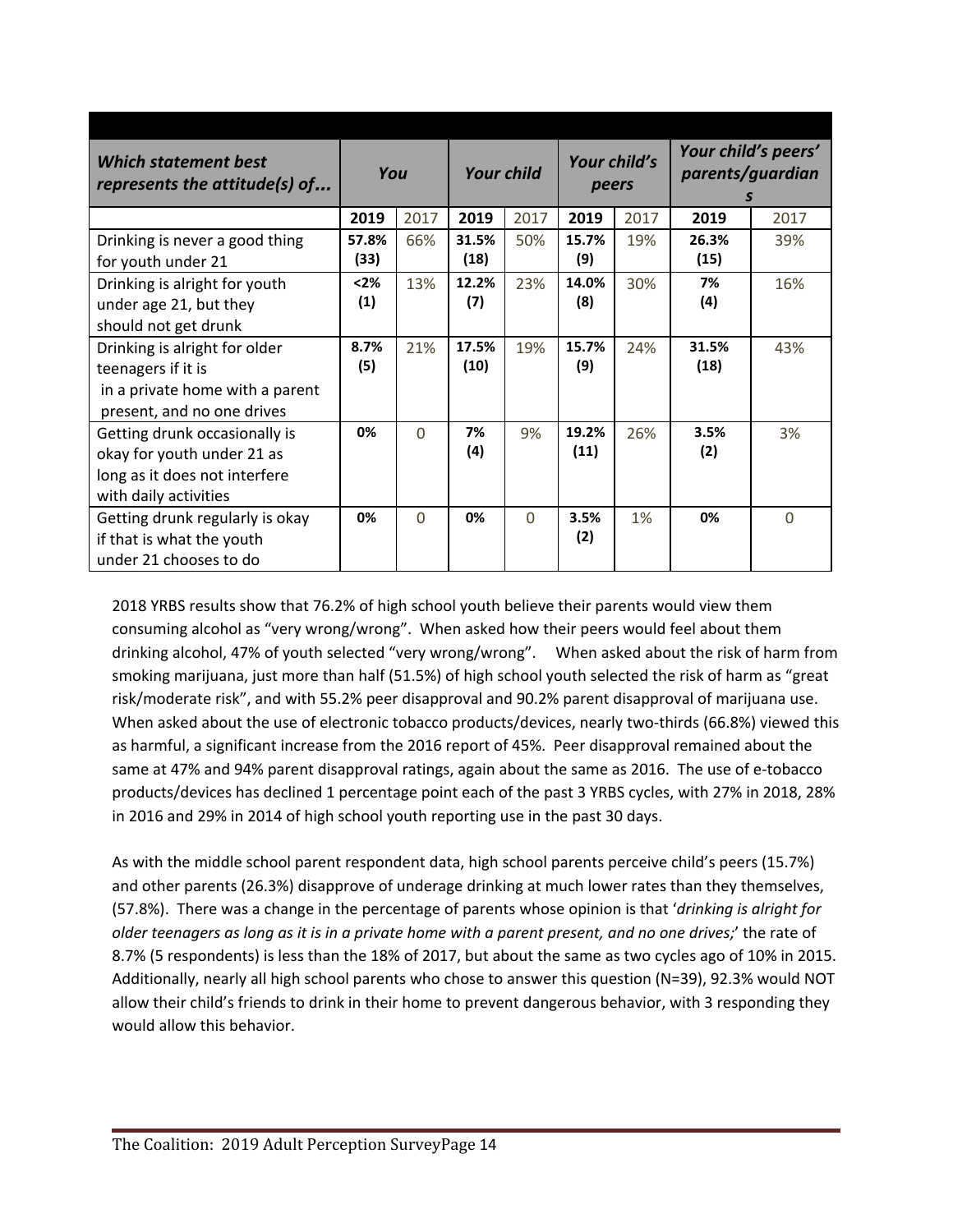### **Parent Conversations with Middle and High School Youth**

All parents of youth in grades 7-12 have discussed various topics related to health, safety and risk behaviors. There are some differences between parents of middle schoolers (N=23) and parents of high school age youth (N=39), and for both age groups, there is a decline in the number of conversations within the past 30 days versus ever. **See table below for details on each topic.**

ALL parents of youth in grades 7-8 and 9-12 report having talked with their child(ren) about e-cigarettes/vaping and alcohol use. 56.5% of middle school parents have talked about these topics within the past 30 days and 71.7% and 69.2% of HS parents have talked about e-cigarette products and alcohol use, respectively. All middle school parents and 92.3% of high school parents have talked with their child(ren) about tobacco use, but for both groups these conversations drop to near half within the past 30 days. Conversations about marijuana use is 95.6% for middle school parents and 87.1% for high school parents, but both groups drop closer to half within the past 30 days. There is a marked decline in topic conversation between the 'ever had' and the 'past 30 days' for both MS and HS parents on topics of binge drinking, using prescription drugs without a prescription, 'hard drugs', OTC drugs and sniffing inhalants. This raises the question as to whether these conversation topics are had only once or twice in a teen's middle and high school years, and if so, why?

Parents conversations about other health and safety topics also show a decline when comparing the 'ever had' with the 'past 30 days' topics of conversations. It is interesting that parents report technology, screen time, and social media use as one of the top areas of concern, and that is the topic most parents have discussed with their child, but the 'past 30 days' percentage drops from nearly all to just about half of HS parents and a small dip for MS parents.

| <b>TOPIC</b>                         | <b>MS PARENTS</b>                          | <b>MS PARENTS</b>                     | <b>HS PARENTS</b>                          | <b>HS PARENTS</b>                     |
|--------------------------------------|--------------------------------------------|---------------------------------------|--------------------------------------------|---------------------------------------|
|                                      | <b>(EVER HAD A</b><br><b>CONVERSATION)</b> | (PAST 30 DAYS<br><b>CONVERSATION)</b> | <b>(EVER HAD A</b><br><b>CONVERSATION)</b> | (PAST 30 DAYS<br><b>CONVERSATION)</b> |
| Tobacco Use                          | 100%                                       | 56.5%                                 | 92.3%                                      | 43.5%                                 |
| E-Cigarette, vaping use              | 100%                                       | 56.5%                                 | 100%                                       | 71.7%                                 |
| Alcohol use                          | 100%                                       | 56.5%                                 | 100%                                       | 69.2%                                 |
| Binge drinking (5+ in a row)         | 43.4%                                      | 8.6%                                  | 53.8%                                      | 30.7%                                 |
| Marijuana use                        | 95.6%                                      | 52.1%                                 | 53.8%                                      | 53.8%                                 |
| Using Rx drugs w/out script          | 56.5%                                      | 30.4%                                 | 58.9%                                      | 15.3%                                 |
| Ecstasy, cocaine, heroin, meth, LSD* | 65.5%                                      | 26.0%                                 | 53.8% *                                    | 15.3% *                               |
| Using OTC drugs to get high          | 34.7%                                      | 21.7%                                 | 46.1%                                      | 10.2%                                 |
| Sniffing inhalants to get high       | 56.5%                                      | 17.3%                                 | 35.8                                       | 12.8%                                 |
| Driving with persons who are OUI     | 78.2%                                      | 21.7%                                 | 82.0%                                      | 51.2%                                 |
| Sexual health and safety             | 69.5%                                      | 43.4%                                 | 89.7%                                      | 38.4%                                 |
| Healthy ways to manage stress        | 78.2%                                      | 73.9%                                 | 82.0%                                      | 43.5%                                 |
| Technology use, online safety &      | 100.0%                                     | 91.3%                                 | 94.8%                                      | 53.8%                                 |
| appropriate behavior                 |                                            |                                       |                                            |                                       |

\* The use of ecstasy, cocaine, heroin, meth, LSD was asked as separate questions on the HS parents' survey and was combined as one question on the MS parents' survey; the percentage reported here reflects the highest percentage of HS parents talking about any one of those drugs in the separate questions, both the 'ever had' and the 'past 30 days' percentage reported for HS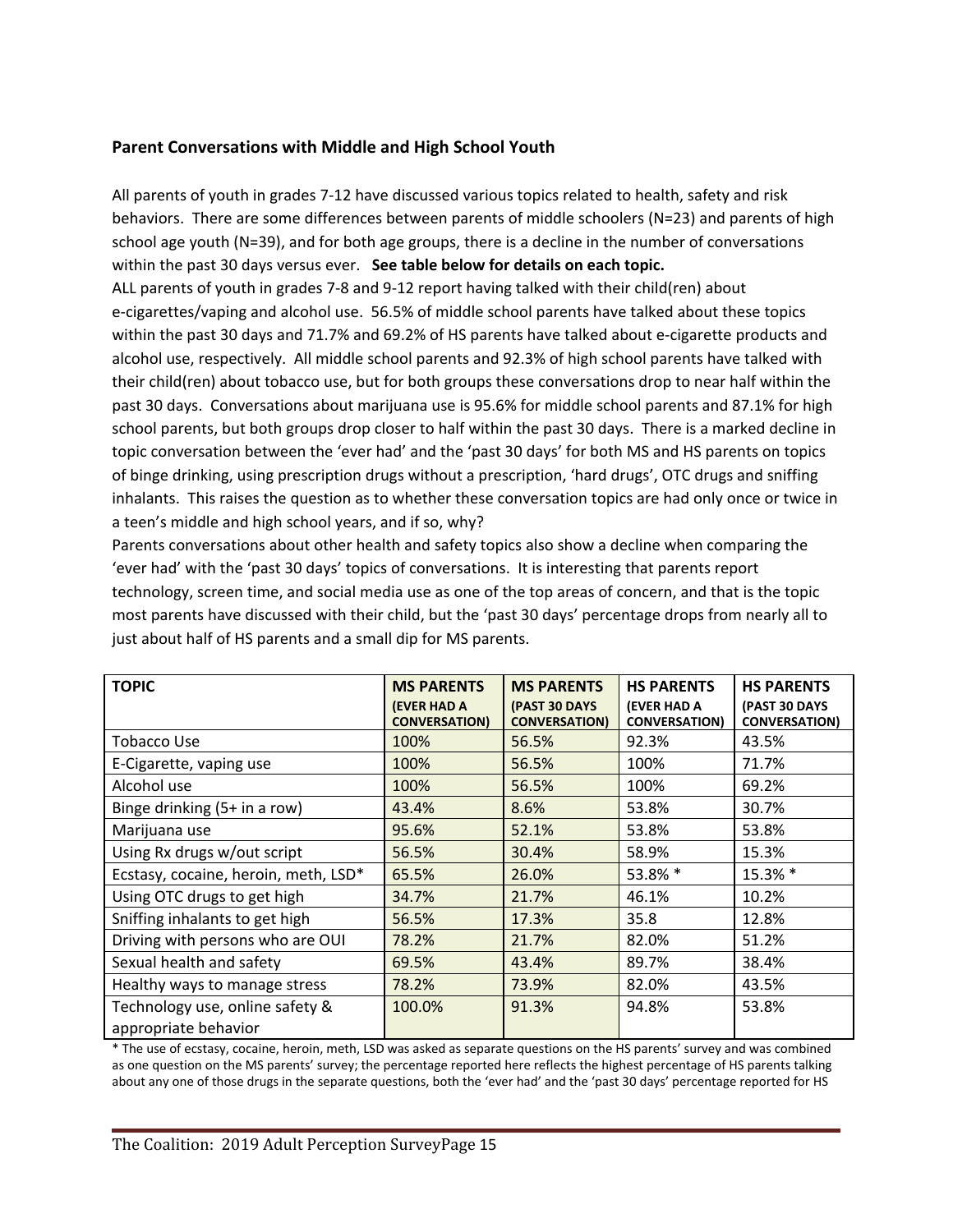parents was on the topic of heroin use, with ecstasy use being the least frequent topic for both the 'ever had' (15.3%) and 'past 30 days' (5.1%).

When middle school youth were asked if they had spoken with an adult family member about various topics, about 4 in 10 said they had not (39.2%), while 45.7%% had discussed electronic vapor products (a significant increase from 2016 – 31.7%); 39.4%, alcohol; 33.5%, marijuana; 32.5%, tobacco; 26.0%, sexual activity. About 21% had talked about use of prescription drugs without a prescription. In all topics, a lower percentage of middle school youth report having had a conversation than their parents report; one could conclude that either the conversation was not impactful enough or was long ago enough that the youth has forgotten the content.

When high school youth were asked if they had spoken with an adult family member about various topics, about 1/4 said they had not, while 62.9% had discussed electronic vapor products (a significant increase from 2016 – 33.5%); 58.5% had discussed alcohol; 51.0%, marijuana; 40.1%, riding with someone who was under the influence; 35.4%, sexual activity; and, 26.1%, tobacco. The remaining topics were named by under 20%. In all topics, a lower percentage of high school youth report having had a conversation than their parents report, but in most topics other than tobacco use, the youth report was within 10 percentage points of the parents 30-days reporting rate.

Perhaps these conversations have occurred more frequently over time as the youth move through the grades, and while most youth do not use substances, there is data to support increased substance use and other risky behaviors during high school, thus there are more opportunities for parents to engage in these important conversations.

## **Protective Factors**

Having a trusted adult with whom one can confide as a youth is very important for the youth's emotional growth and health. Being able to discuss ideas, thoughts, dilemmas and concerns with older (and wiser, more mature) adults without fear of judgement or reprimand helps expand the youth's perspectives and problem-solving skills.

Most parents of middle and high school aged youth report a parent or other adult family member their child(ren) can talk with about important things, 56.4% of middle school parents and 65.2% of high school parents. In addition, parents of middle school and high school report non-family members (other than teachers) their children can talk with, 20.5% and 30.4% respectively.

About 2/3 of the middle school youth reported having at least one teacher or other school adult they could talk with about important things (67.1%). Outside of school only 3.1% said they did not have an adult to turn to about things important to them, while more than half mentioned a parent or other adult family member (55.7%) and more than 1/3 mentioned both family and non-family adults (36.9%). Girls were more likely to have both family and non-family adults to talk to (43.5% vs 31.1%). Mention of the "both family and non-family" category was higher in 2018 than in 2016 (36.9% vs 27.9%).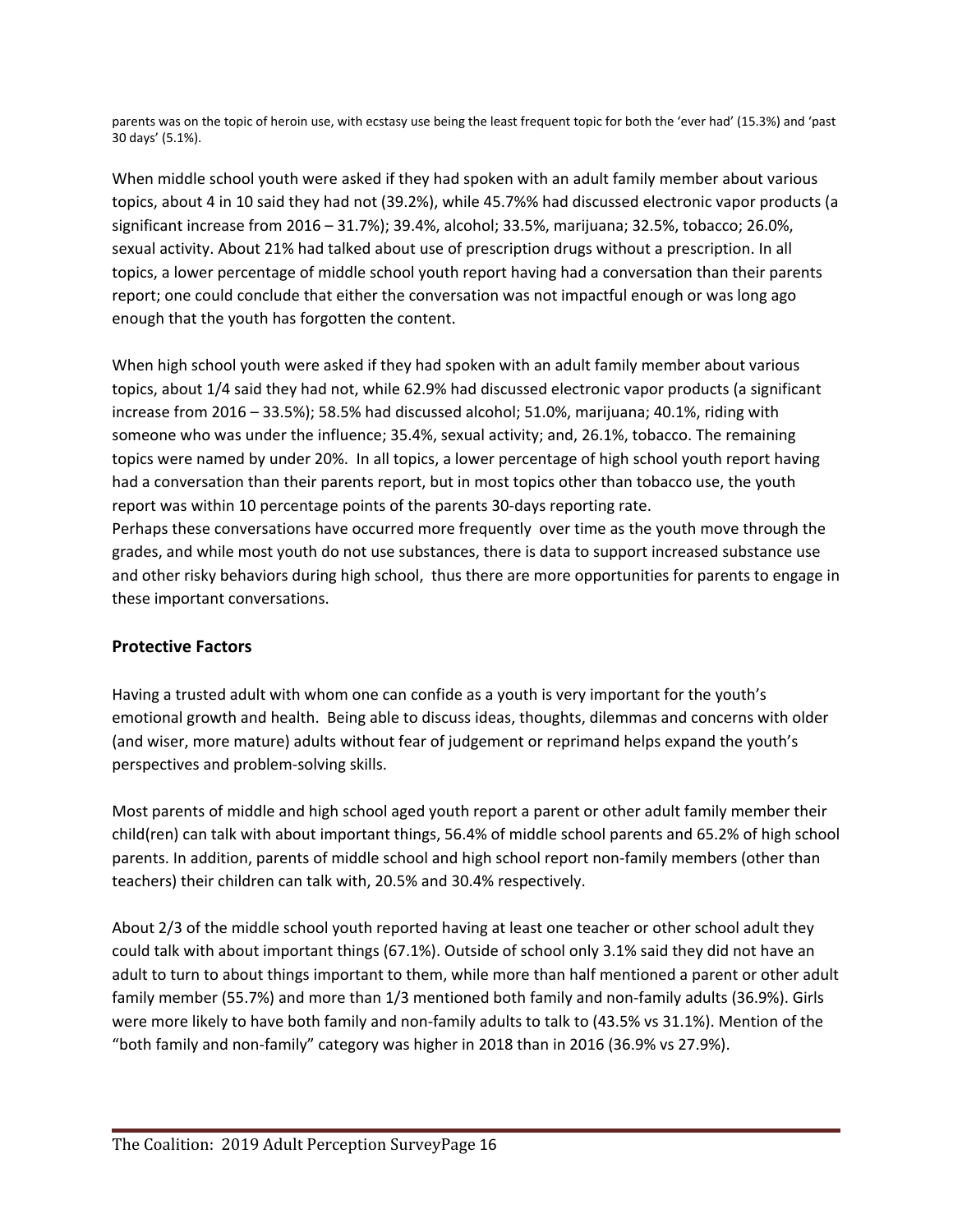When asked whether middle school youth feel valued and cared about by adults in the tri-town community, 60.7% of parent respondents of middle school youth strongly agreed/agreed, while 34.7% chose "neutral". This reflects both a decline from the 2017 APS in the middle school parents' agreement (76%) and an increase in the percentage of parents choosing neutral (21%) to this statement. Interestingly, the 2018 YRBS data shows the middle school youth strongly agreed/agreed that the tri-town community cares about them as young people at a higher rate (69.3%) than their parents perceive and shows an increase from 59% in 2016 and 66% in 2014.

Youth reports also indicate feeling cared about at school by adults and peers with between 2/3 and 3/4 of the youth strongly agreed or agreed with each of these statements:

- I feel my teachers care about me and give me encouragement and support. (72.6%)

- I feel my peers at this school care about me as a person. (66.8%)

Encouragingly, the middle school youth report a higher degree of agreement with several protective factors than their parents perceive.



#### **See graphs below and on following page:**

Note: The APS did not ask all the same questions as the YRBS, thus there is no adult perception data for a few of the protective factors.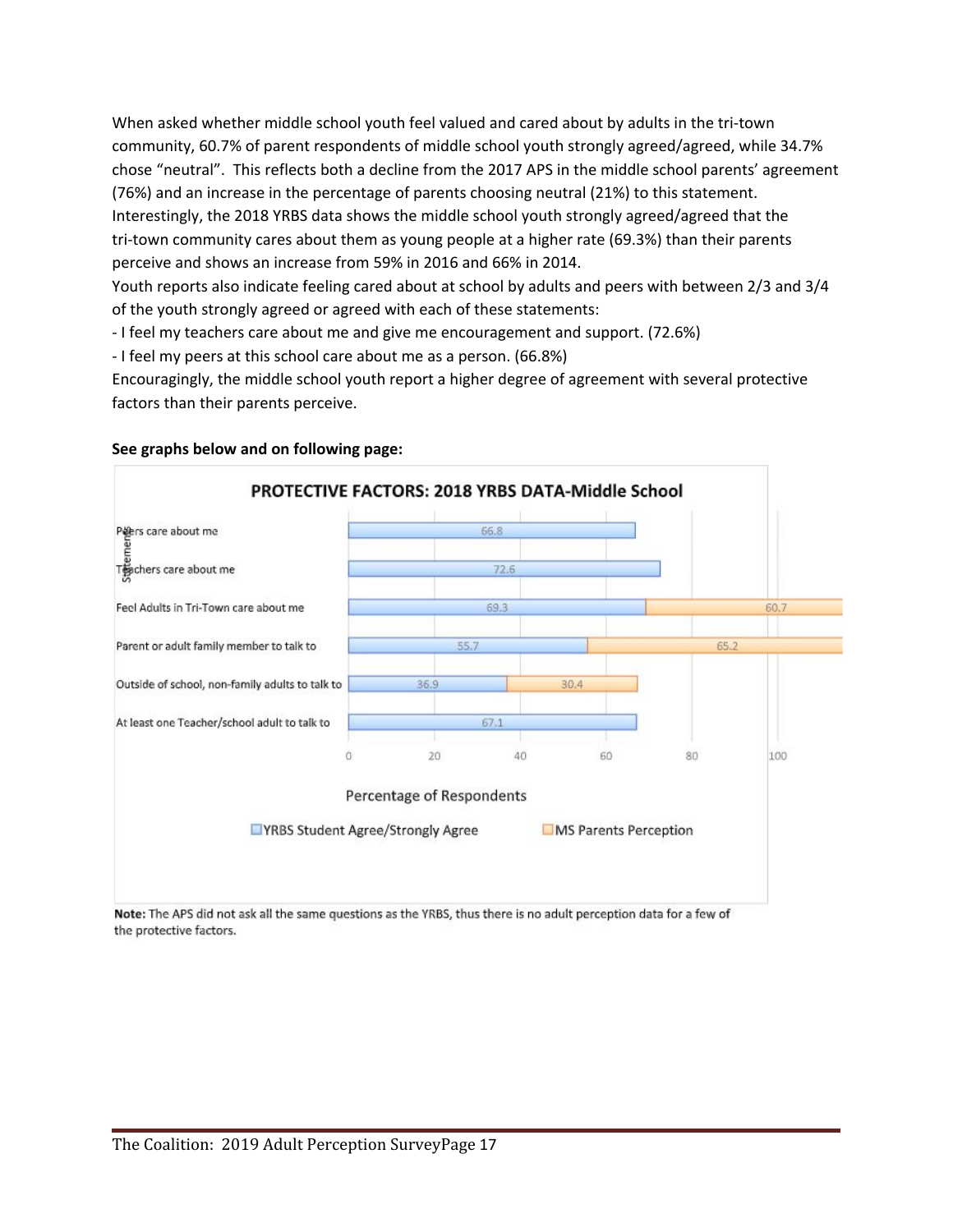

NOTE: In the prior graph, for the line reporting the percentage of HS youth who 'had a trusted adult at school to talk with' was summarized in YRBS report as 'more than %', so the actual percentage value is uncertain; a comparable question was not asked on the APS, thus there is no APS data to report on that statement.

In comparing the HS youth self-report with their parents' perceptions regarding several protective factors, the youth and parents are similar in their perception of youth access to a parent or another adult family member with whom they may confide. There is a far higher percentage of youth reporting they have someone outside of the home to talk with than their parents perceive, and over 75% of the youth also report having a trusted adult at school with whom they can talk; this is encouraging. However, the youth do not perceive that adults in the community care about them at the same level as parents perceive this care from the community; 56.8% of HS youth agree their teachers care about and give them encouragement and support.

#### **STRESS and STRESS MANAGEMENT:**

There are a variety of stressors impacting the tri-town youth, but there are differences between the 2019 APS survey reports from parents and the 2018 YRBS self-reports for both middle and high school youth as to the degree of impact each stressor has on the youth as a group.

In the HS YRBS, the youth reporting about stress in their lives was similar in numbers of youth replied "Not a problem at all/Almost never a problem" (17.8%) and "Always a problem" (22.6%) with the remaining split about evenly between "Sometimes" and "Often". Girls were more likely than boys to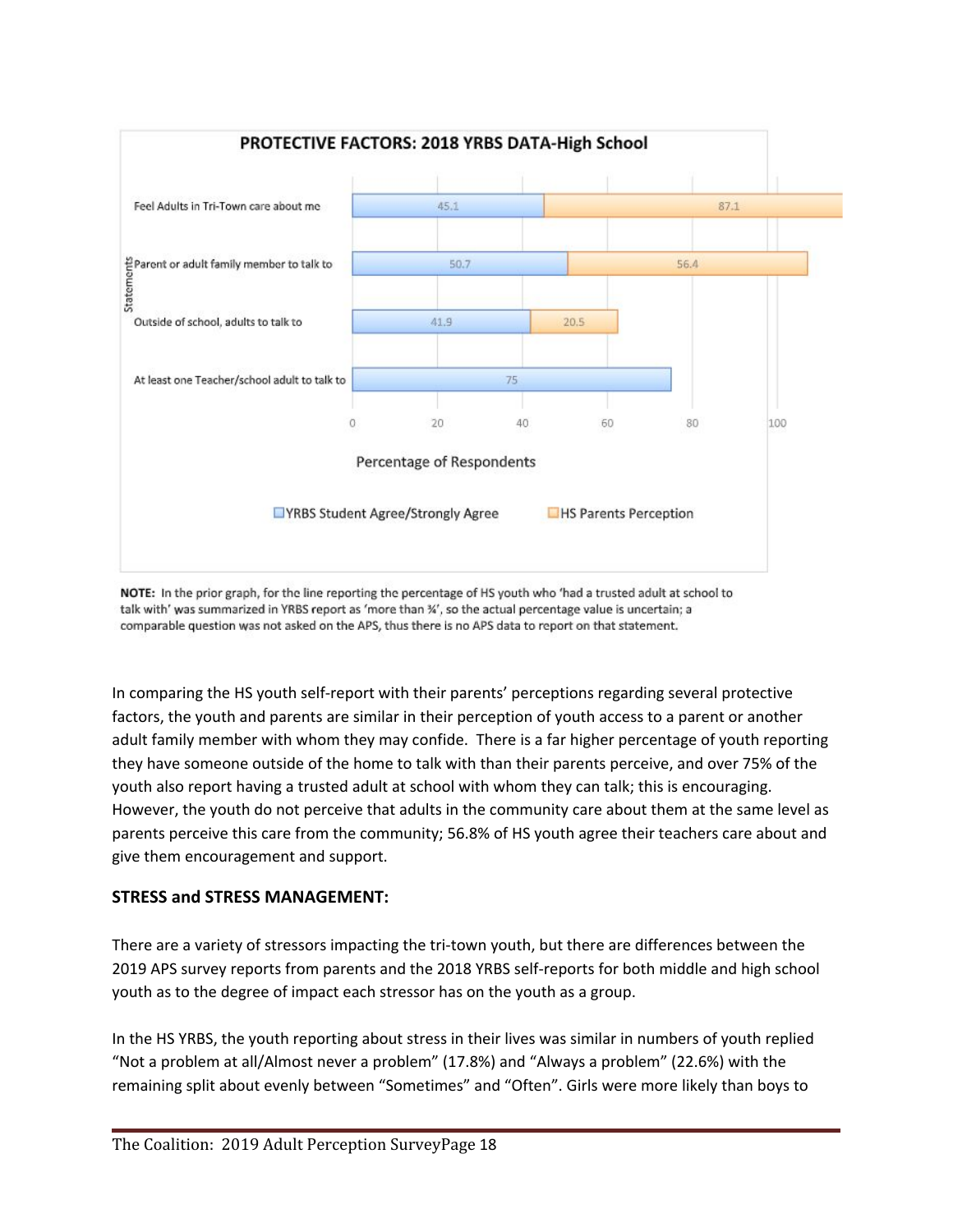respond "Always" (30.5% vs 11.4%), while boys were more likely to respond "Not at all" or "Almost Never" (30.5% vs 6.4%).

The most frequently mentioned sources of stress were:

| <b>YRBS</b>                   |            |       | APS/Parents of HS youth         |
|-------------------------------|------------|-------|---------------------------------|
| - School work                 | (90.8%)    | 64.1% | Homework also reported by 74.3% |
| - My expectations of myself   | (61.0%)    | 56.4% |                                 |
| - Parents' expectations of me | (43.6%)    | 38.4% |                                 |
| - Extra-curricular activities | (43.7%)    | 30.7% |                                 |
| - Friendships                 | $(42.0\%)$ | 61.5% |                                 |
| - Getting into college        | (40.6%)    | 48.7% |                                 |
| - Family relationships        | (32.6%)    | 7.6%  |                                 |

In 2018 compared to 2016, all but one topic exceeded 40%. Girls were more likely than boys to report feeling stressed about all topics. The same pattern was true last year.

Most youth employed some type of positive stress management technique with the most popular being:

| YRBS reports                                            |         | APS/Parents of HS youth |
|---------------------------------------------------------|---------|-------------------------|
| -Talking to friends                                     | (53.7%) | 46.1%                   |
| - Journal/draw/listen to music/spend time alone (42.2%) |         | 35.8%                   |
| - Talk to parent or family member                       | (36.2%) | 89.7%                   |
| - Exercise/yoga                                         | (29.3%) | 58.9%                   |

- About 1 in 10 each said they used drugs or alcohol to manage stress (7.5%) or they had no way to manage stress (10.3%).

In examining the differences between parent suggestions for stress reduction and management and what the youth report they actually use, they are more likely to talk with friends than with a parent or adult family member, and to use a journal, draw or listen to music more frequently than their parent may suggest.

When the YRBS asked middle school youth how much of a problem stress was 29.4% replied "Not a problem at all/Almost never a problem" while 9.5% replied "Always a problem". Girls were more likely than boys to respond "Often" or "Always" (34.4% vs 25.9%), while boys were more likely to respond "Not at all" (10.8% vs 3.6%) and 8th graders were more likely than 7th graders to respond "Always" (13.30% vs 5.7%). There was no difference across time.

The most frequently mentioned sources of stress were:

| <b>YRBS MS Youth report</b>   |            |        | APS parents of MS report         |  |  |  |
|-------------------------------|------------|--------|----------------------------------|--|--|--|
| - School work                 | (80.2%)    | 65.2%. | and 82.6% also reported Homework |  |  |  |
| - My expectations of myself   | $(40.1\%)$ | 73.9%  |                                  |  |  |  |
| - Parents' expectations of me | (27.9%)    | 56.5%  |                                  |  |  |  |
| - Friendships                 | (28.9%)    | 65.2%  |                                  |  |  |  |
| - Extra-curricular activities | (28.7%)    | 30.4%  |                                  |  |  |  |
|                               |            |        |                                  |  |  |  |

The Coalition: 2019 Adult Perception SurveyPage 19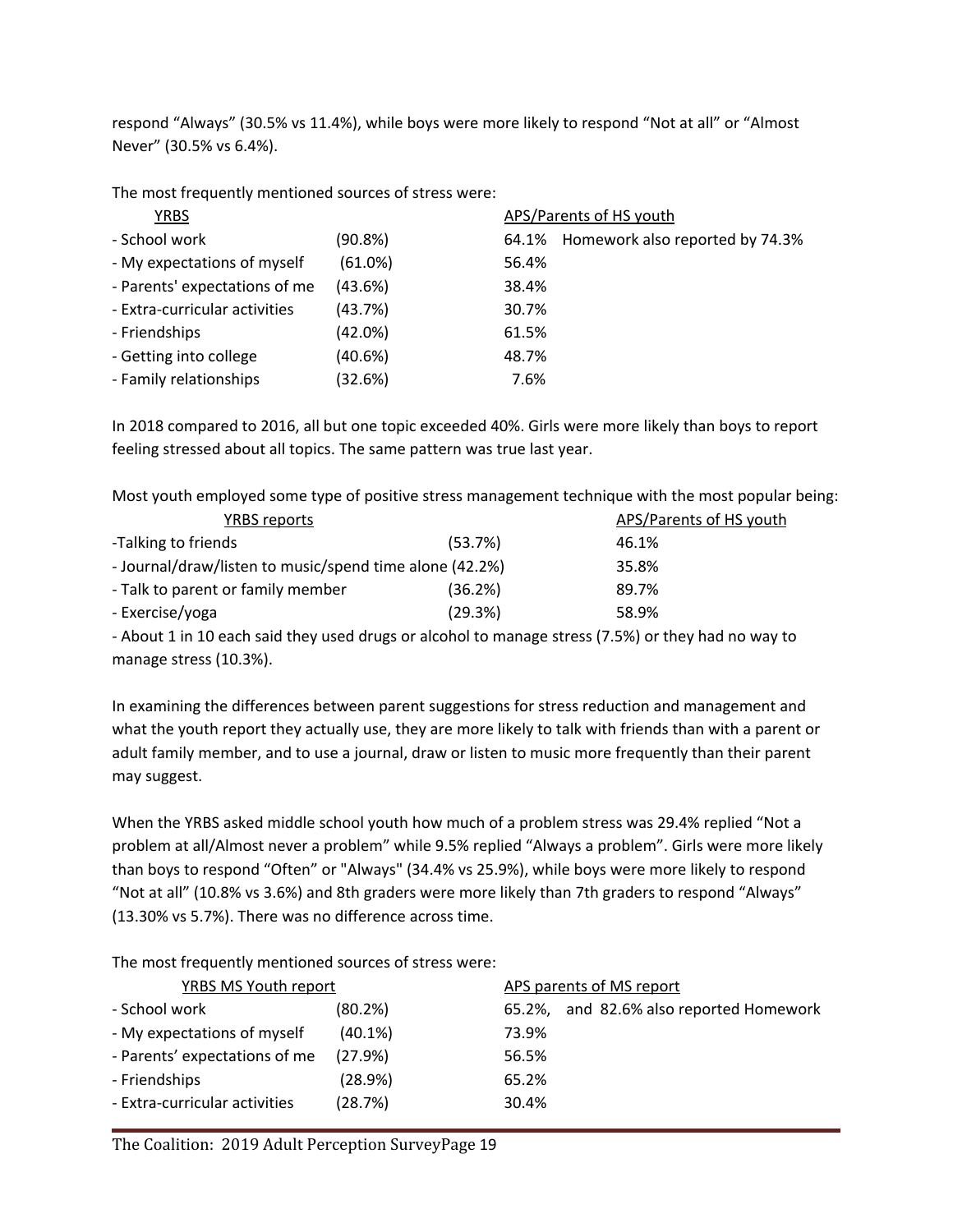Most youth employed some type of positive stress management technique with the most popular being **YRBS reports** APS/Parents of MS youth APS/Parents of MS youth

| - Journal/draw/listen to music/spend time alone (? Not reported) |         | 65.2%  |
|------------------------------------------------------------------|---------|--------|
| - Talk to parent or family member                                | (32.4%) | 100.0% |
| - Talk to friends                                                | (29.6%) | 52.1%  |
| - Exercise/yoga                                                  | (17.6%) | 60.8%  |

More than 1 in 7 said they had no way to manage stress (15.1%) and less than 1% used drugs or alcohol to manage stress.

One marked contrast between high school youth and middle school stress reduction choices, middle school youth are slightly more likely to talk with a parent than a friend. This is developmentally appropriate as high school age youth are deeper into the adolescent norm of separating one's self from her/his parents. High school youth are also more likely to use exercise, yoga, or some form of meditation to reduce stress; this could be related to greater freedom in being able to drive oneself to a health and fitness studio or gym.

#### **HOPE, CONCERNS and OPPORTUNITY:**

#### *Common Concerns:*

- *● Mental health of youth remains a dominant concern for all respondent groups. In addition to the survey questions, many of the open-ended comments reiterated concerns about mental health and speculated that other factors/areas of concern are likely contributing to the increase in youth anxiety, depression, and social issues. What variables have contributed to this sustained concern; is it the number of students with mental health issues? The types and intensity of behaviors displayed by these youth, even if the number of students hasn't increased? Fear and worry due to continued mass shootings, including at schools by youth, across our nation? What changes have been made within the schools' staffing patterns and programs, supports to address the mental health needs of youth? Is there sufficient information easily accessible to help families navigate and access services? Have there been changes in access to private mental health providers and/or insurance coverage rules for such needs?*
- *● Substance abuse does not appear as a #1 concern for any respondent group and has decreased* from appearing 4 times as a #1 or #2 area of concern in 2015 to appearing 2 times as a #2 area *of concern in 2017 (Educators of grades 9-12 and Parents of grades 7-8), and now appears as a #2 area of concern only for the 15 concerned adults that participated in the survey. However, Substance Abuse does remain as the #4 area of concern for all other constituent groups except educators of elementary youth. Therefore, substance abuse should continue as a focus area and receive ongoing attention and resources. Any family struggling with this issue needs understanding, compassion and help.*
- Academic pressure is less dominant within the top 3 areas of concern than it was in 2017 and 2015, appearing only twice in 2019 compared with 7 times in 2015. However, it is the 4<sup>th</sup> area of *concern for 2 respondent groups, so remains an area in need of attention. What variables might*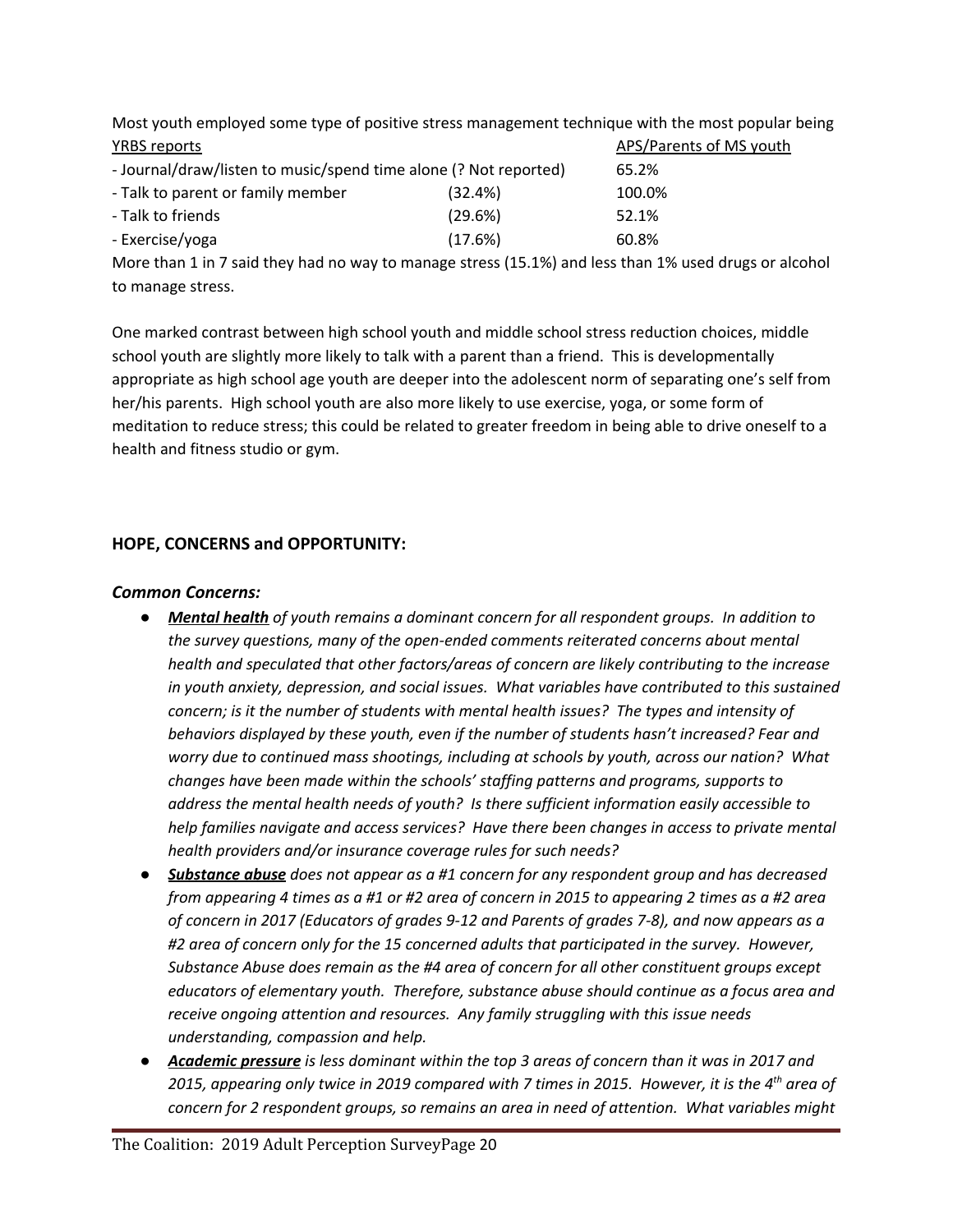*have influenced the level of concern for Academic pressure? Are there revisions to homework policies? Are there additional support programs available for students to help with the pressures? Has there been an increase in the number of students and/or frequency with which students access the after-school help programs at Masconomet?*

- *● Social issues appears as the top #2 or #3 concern for most respondent groups with many comments noting how social issues are impacted by technology, social media use, which further impacts youth's self-esteem, thus impacting their overall mental health.*
- *● Technology & Social Media use appears in the top #2 or #3 concern for nearly all respondent groups, whereas this area did not appear even one time in 2015 in the top 3 concern areas. Educators at the HS and MS identified this as their #2 concern area; what are the educators seeing in terms of frequency of use? How the technology is being used? Do they believe this may be contributing to weaker social skill development and/or detracting from academic focus while in school? How has the increased use of devices across the curriculum impacted this as a concern?*
- *● Bullying remains a concern to PK-6 parents (#3) and is ranked as a #4 concern for concerned citizens. What might be contributing to the continued concern for parents of PK-6 but it is not a top 4 area of concern for those same educators? Are educators more savvy in classifying unkind behavior versus bullying, or are students not reporting instances to their teachers? Do we need to provide more information to both parents and students about anti-bullying programs and efforts?*
- *Many of the top concerns identified across respondent groups are believed to be "root causes" that may lead to substance abuse. (Mental health, social issues, technology/social media use, academic pressure).*
- *What resources do parents/primary caregivers, teachers and citizens have to address their top concerns for youth and how are these resources made available and accessed? In what ways are these concerns addressed in schools and in the community? Are there any consistent 'messaging campaigns' that would be helpful for all constituents to consider? To what degree have some of the positive programs impacted youth development and helped parents in the challenges of raising strong and resilient youth?*

## *Perceptions of Youth Substance Abuse:*

- *● While most adults misperceive middle school and high school youth use of alcohol, tobacco and marijuana, the percentage of adults who misperceive at rates of 50% or higher is relatively small. (Clinically significant misperception is defined as a difference of 50%+ in perception vs. actual use rates and this can unintentionally increase youth use.)*
- *● No adults underestimate substance use by middle school youth and a larger percentage of adults accurately perceive middle school youth use of all substances than they do of high school use rates.*
- *● Adults underestimate high school youth use of several substances, but far less than 2017:*
	- *o 3% of adults underestimate HS use of Alcohol compared with 35% in 2017*
	- *o 1% of adults underestimate HS use of E-smoking/vaping products compared with 33% in 2017*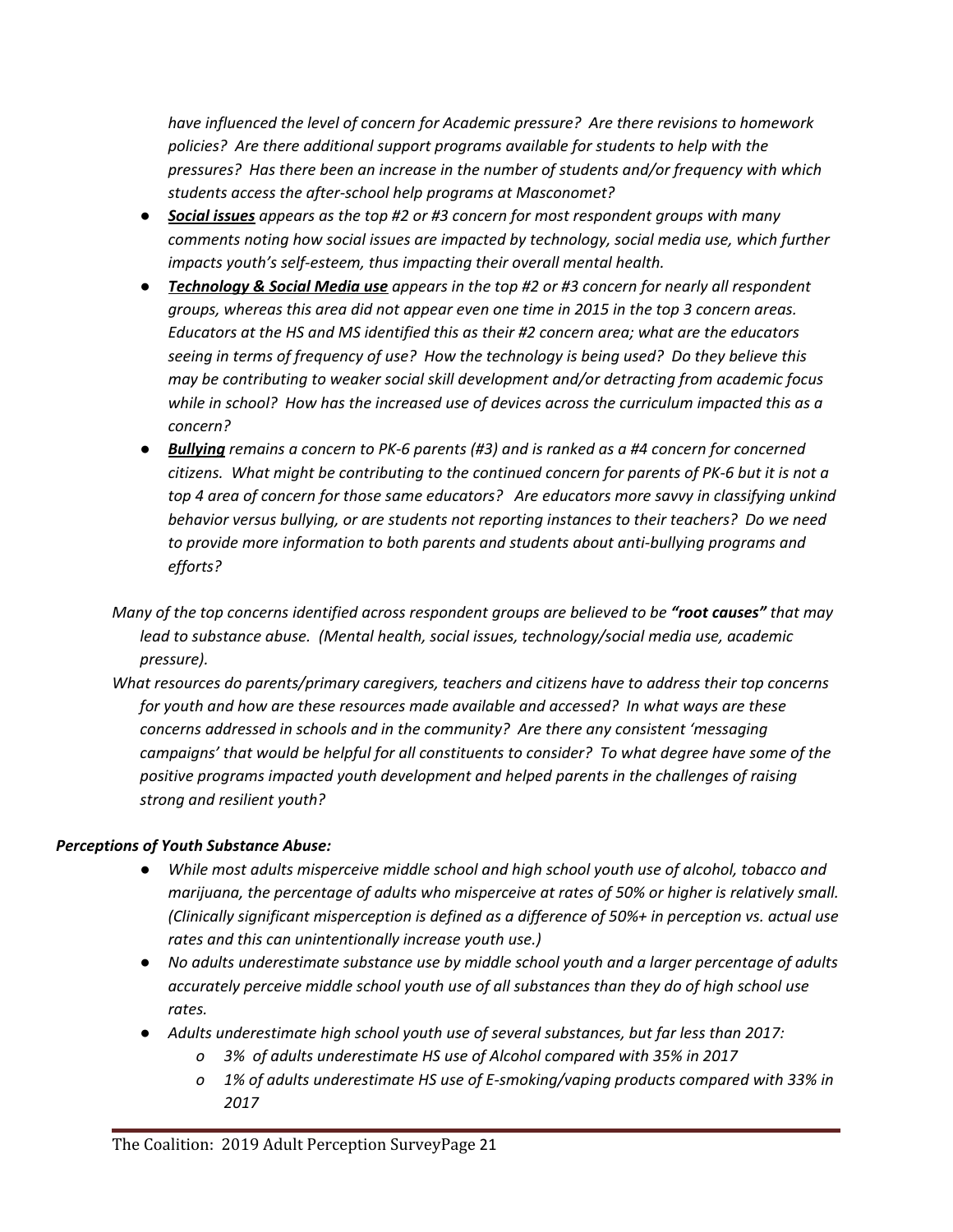- *o 2% of adults underestimate HS youth use of marijuana compared with 3% in 2107*
- *● The Positive Community Norms campaign - where tri-town youth's positive normative behaviors are promoted school and community wide – will help to address these misperceptions.*

#### *Adult Attitudes towards Substance Use:*

- *● While all parent respondents strongly disapprove of substance use, it was noted that 100% of middle school parents disapprove of substances as "very wrong or wrong" and that 95% of high school parents disapprove of substances as "very wrong or wrong"; how might this subtle shift impact young people's perceptions and actions?*
- *● Primary source of alcohol is perceived to be the home among adults and is consistent w/ middle school YRBS data. Continue to educate parents/primary caregivers of the importance of securing alcohol kept in the home.*
- *● Most high school youth report weekend parties and friends' homes as the location of drinking; continue to educate parents about the ways in which alcohol can be concealed, consumed;*
- *● Provide information about 'social host liability' and offer presentations such as "Hidden in Plain Sight" to educate adults in the community.*
- *● While most parent respondents disapprove of underage drinking, survey shows they misperceive the attitudes of their child's peers and other parents/guardians. Parents of both middle and high school youth believe their children's friends' parents disapprove at a lower level; what impact might those misperceptions have on themselves, their children, and the community? As part of the Positive Community Norms campaign, develop messaging for parents/primary caregivers that communicates parental disapproval of underage drinking is a normative belief among parents of middle and high school aged youth.*
	- *o It's possible as youth enter middle/high school and become part of broader social circles, parents may not know their child's friends/families well and may be hesitant to talk to other parents due to the risk of isolating their child from his/her peer group. To address this concern:*
		- *Encourage parents/primary caregivers to talk with each other about substance use*
		- *Provide parents/primary caregivers resources for how to have these difficult or sensitive conversations with each other; perhaps have easy to locate 'fact sheets' with key YRBS and APS data that can be conversation starters*

#### *Parent Conversations with Middle and High School Youth:*

- *● All parents have talked with the children about the use of substances; the percentage varies with age and type of substance*
	- *o A slightly higher percentage of middle school parents report ever talking with their children about marijuana, cigarettes, sniffing inhalants, and 'hard drugs' more frequently than high school parents, however, there was a smaller respondent rate for MS (23) than HS (39), so the higher percentage may actually reflect a smaller overall number.*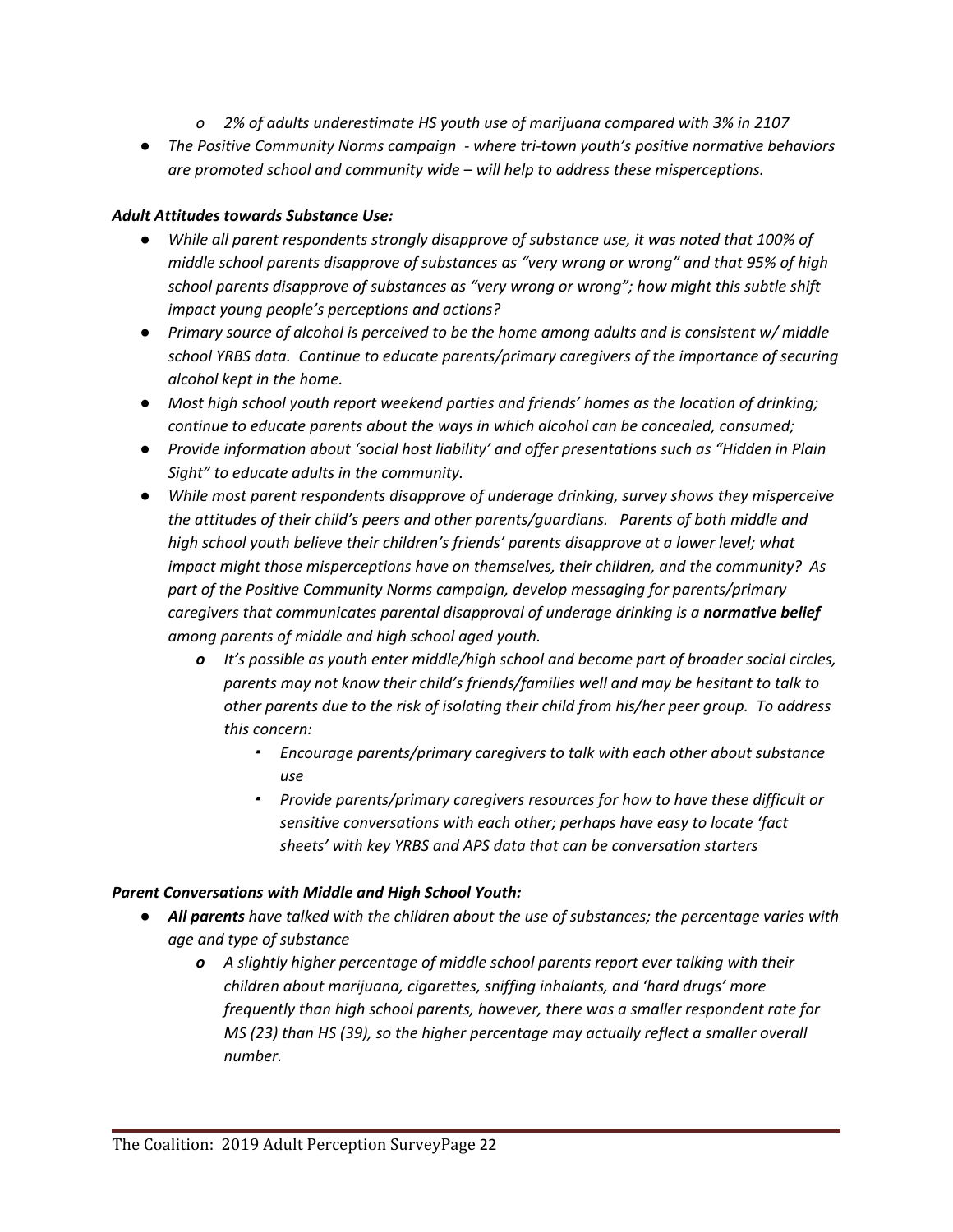- *o A higher percentage of high school than middle school parents report ever talking with their children about binge drinking, taking prescription drugs without a prescription, and the use of OTC drugs.*
- *o A significant decrease in parents of both middle and high school students is reported when asked about these conversation topics within the past 30 days. Frequent and repeated conversations about substance use are necessary – especially since use rates increase with age AND all students report believing their parents have a high rate of disapproval of their use of substances. They do listen*…*they just may not look like they are 'taking in the message' at the time of the conversation.*
- *o Remind parents/primary caregivers of the importance of frequent conversations; revisiting prior topics will help to deepen youth's knowledge, understanding, and comfort level in being able to discuss sensitive topics with adults*
- *o Provide "ages and stages" resources for talking with children about substance use as they grow; include pertinent facts about both state and tri-town reported use rates and the potential dangers of misperceptions by adults.*
- *o While many parents report that Technology, screen time, and social media use is a top concern, and nearly all report having talked with their child(ren) about technology use, online safety, and appropriate behavior, only 53.8% of HS parents have talked about this topic in the past 30 days. What resources can we provide to help parents keep this topic as one of their 'frequently discussed topics'? Does the topic become a common 'argument' starter, so it becomes a topic to avoid? Do parents feel helpless and that it is 'not worth it' to argue about the inevitable and every-day use of devices?*

## *Protective Factors:*

- *● Most parents perceive their children have people outside of school they can talk to and this perception is supported, and in some cases, exceeded by the 2018 YRBS data.*
- *● Most parents perceive that youth are valued and cared about by the adults in the tri-town; however, a significant percentage are "neutral", which was also reflected in the 2017 and 2015 YRBS.*
- *● The 40 Developmental Assets Framework can provide the information, support, and tools adults may need to communicate how they value and care about young people. This work may impact those who feel neutral.*
- *● School leaders may be able to include ways in which their educators demonstrated caring for youth in newsletters, blogs, school committee reports, etc., so that the varied and valiant efforts of educators are publicly communicated and recognized.*
- *● Continue to look for opportunities in the community to communicate The 40 Developmental Assets framework information.*
- *● Continue to provide opportunities for youth to contribute in a meaningful and authentic way to the community.*

## *Adult Perception of YRBS validity:*

*● 70.6% of the MS parents strongly agree/agree that the YRBS is reliable and valid*